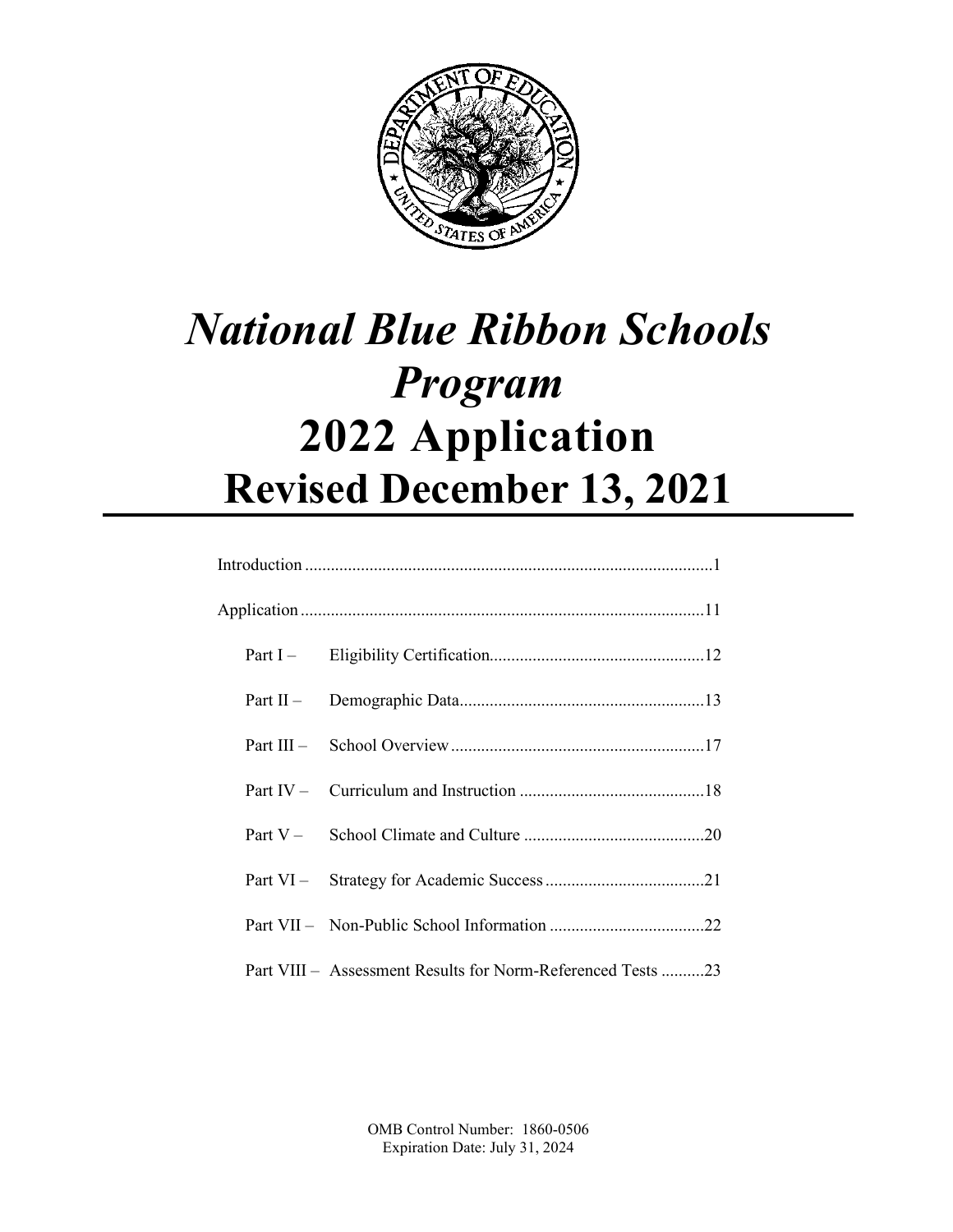# *2022 National Blue Ribbon Schools Program*

# *A National Recognition Program for American Schools*

Since 1982, the U.S. Department of Education's National Blue Ribbon Schools Program has honored America's most successful public and non-public elementary, middle, and high schools. A National Blue Ribbon Schools flag waving overhead has become a trademark of excellence, a symbol of quality recognized by everyone from parents to policy-makers in thousands of communities.

The National Blue Ribbon Schools Program recognizes 1) schools whose students achieve at very high levels or 2) schools making significant progress in closing achievement gaps among different groups of students. The Program sets a standard of excellence for all schools striving for the highest level of achievement.

National Blue Ribbon Schools are honored each year at a recognition ceremony in Washington, DC. The applications from the award-winning schools are posted on the Department's website. A small group of National Blue Ribbon Schools are visited each year to highlight educational practices that have been especially successful.

# *Public School Nomination Process*

For public schools, the Secretary invites Chief State School Officers (CSSOs), including the District of Columbia (DC), Puerto Rico, the Virgin Islands, the Department of Defense Education Activity (DoDEA), and the Bureau of Indian Education (BIE), to nominate schools. In this document, the title CSSO will refer to the chief school officers in the states and in the public education entities named above.

In submitting the list of nominated schools, CSSOs must certify that the schools meet the minimum requirements established by the Department for nomination. As described below, CSSOs must also rely on their own education accountability and assessment systems to identify schools for submission to the Secretary.

**Disadvantaged Backgrounds of Students.** At least one-third of the public schools nominated by each state must be schools with a high percentage of students from disadvantaged backgrounds. A student from a "disadvantaged background" is defined by the CSSO of each state. The definition may include economically disadvantaged students, that is, students who are eligible for free and reduced-price school meals; students with disabilities; students who are limited English proficient; migrant students; and/or students receiving services under Title I of the Elementary and Secondary Education Act, as amended by the Every Student Succeeds Act of 2015. Each state may set the percentage that defines "high percentage." The Department also recommends nominated schools reflect the demographic and geographic diversity of the state's school-age population.

Each state's nomination criteria must pertain equally to all public schools nominated by the state.

A school may be nominated in either of two performance award categories: *Exemplary High Performing* or *Exemplary Achievement Gap Closing*. The student performance criteria that a school must meet in order to be nominated in each of these two categories are described below.

1) *Exemplary High Performing Schools*. "High performing" is defined by the CSSO of each state, but at a minimum means that the school meets the performance criteria summarized in the following table: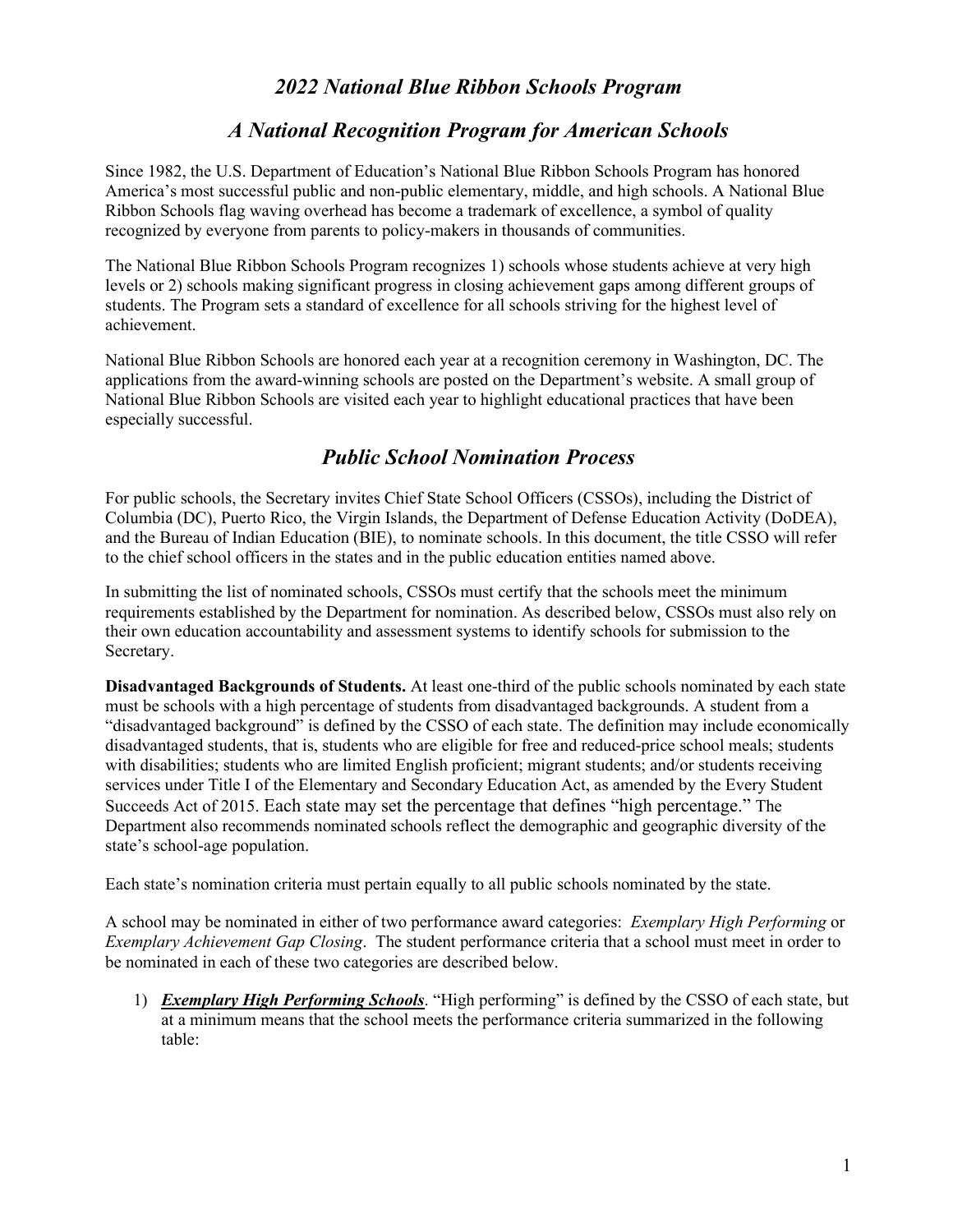| <b>Criterion</b> | <b>Threshold</b> | <b>Measure for Ranking Schools</b> |                        |                        |
|------------------|------------------|------------------------------------|------------------------|------------------------|
|                  |                  | <b>Option 1</b>                    | <b>Option 2</b>        | <b>Option 3</b>        |
| 1a. Whole School | Top $15%$        | Reading\ELA                        | Reading\ELA            | Composite Score        |
| Performance      | in the State     | and Math                           | and Math               | Combining              |
|                  |                  | Performance                        | Performance            | Reading\ELA,           |
|                  |                  | Separately                         | Combined               | Math, and Other        |
|                  |                  |                                    |                        | <b>Measures</b>        |
| 1b. School       | Top $40\%$       | Reading\ELA                        | Reading\ELA            | Composite Score        |
| Subgroup         | in the State     | and Math                           | and Math               | Combining              |
| Performance      | for Each         | Performance                        | Performance            | Reading\ELA,           |
|                  | Subgroup         | Separately                         | Combined               | Math, and Other        |
|                  |                  |                                    |                        | <b>Measures</b>        |
| 1c. High School  | Top $15%$        | <b>Graduation Rate</b>             | <b>Graduation Rate</b> | Composite Score        |
| Graduation       | in the State     | and optional                       | and optional           | Combining              |
| Rate and         |                  | <b>CCR</b> Measure                 | <b>CCR</b> Measure     | <b>Graduation Rate</b> |
| optional CCR     |                  | Separately                         | Combined               | and optional           |
| Measure          |                  |                                    |                        | <b>CCR</b> Measure     |
|                  |                  |                                    |                        | with                   |
|                  |                  |                                    |                        | Reading/ELA,           |
|                  |                  |                                    |                        | Math and Other         |
|                  |                  |                                    |                        | Measures               |

- 1a. Whole School Performance. All schools are ranked<sup>1</sup> based on the performance of all students in the school on the most recently administered state assessments in reading (or English language arts) and mathematics.<sup>[2](#page-2-1)</sup> The most recently administered assessments may be from the 2020-2021 school year, the 2018-2019 school year, or both. Results for 2020-2021 may be used only if each school had a high participation rate. Basing results on assessments from both years could, for example, be an average of school performance from both years, or using the 2018- 2019 results when the 2020-2021 results are missing or are based on a low participation rate. The state may rank schools on these two subjects separately or rank schools on the two subjects combined (e.g., sum or average). The state may also combine performance on these assessments with other measures of student performance (e.g., student growth on state assessments, performance on state assessments in other subjects, graduation rates, or other indicators in the state's accountability system) and rank the schools on the resulting composite score/index. Schools in the top 15 percent of each ranking for reading/ELA and mathematics (separately, combined, or as part of a composite score/index) meet the threshold for this criterion.
- 1b. **School Subgroup Performance**. For each of the state's subgroups,<sup>3</sup> all schools are ranked based on the performance of the students in that subgroup on the most recently administered state assessments in reading (or English language arts) and mathematics (separately, combined, or as part of a composite score/index). The most recently administered assessments must be the same as those used for ranking whole school performance in 1a (the 2020-2021 school year, the 2018-2019 school year, or both). Results for 2020-2021 may be used only if each school had a high participation rate for each sufficiently large subgroup.<sup>[4](#page-2-3)</sup> Schools in the top 40 percent of each ranking for each of their sufficiently large subgroups meet the threshold for this criterion.

<span id="page-2-0"></span><sup>&</sup>lt;sup>1</sup> The state may rank schools based on all grades served or rank schools separately for different grade spans or grades.

<span id="page-2-1"></span><sup>2</sup> This includes students tested with accommodations.

<span id="page-2-2"></span><sup>&</sup>lt;sup>3</sup> States are encouraged to nominate schools based on the performance of the subgroups included in their accountability system.

<span id="page-2-3"></span> $4\overline{A}$  "sufficiently large subgroup" is one that meets the minimum "n-size" for subgroups in the state's accountability system.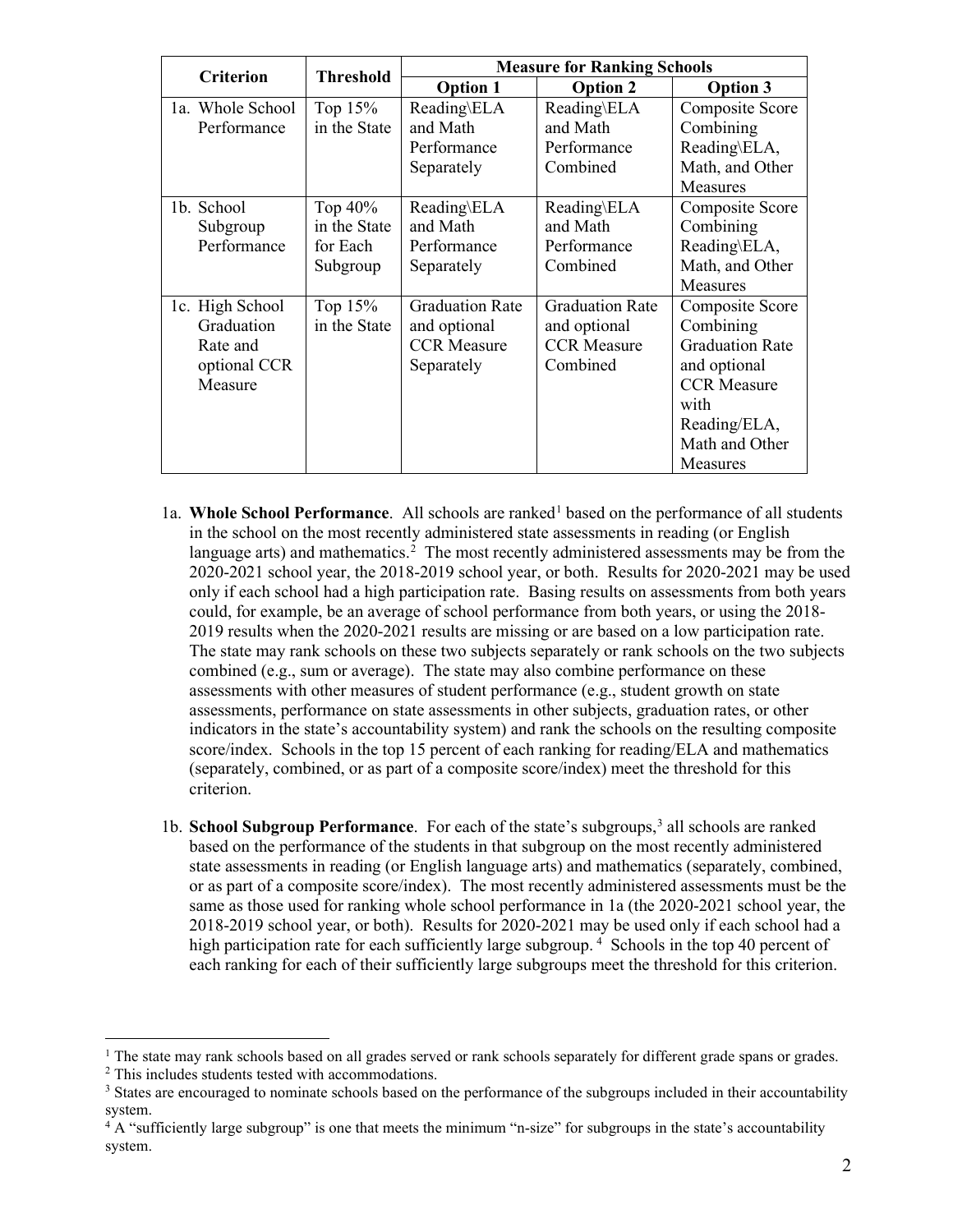- 1c. **High School Graduation Rate**. All high schools are ranked based on the state's most recent graduation rate (2020-2021, 2019-2020, or 2018-2019) and, optionally, on the most recent measure of CCR (separately, combined, or as part of a composite score/index).<sup>[5](#page-3-0)</sup> High schools in the top 15 percent of each ranking meet the threshold for this criterion.
- 2) *Exemplary Achievement Gap Closing Schools*: "Achievement gap closing" is defined by the CSSO of each state, but at a minimum means that the school meets the performance criteria summarized in the following table:

| Criteria                                                                         | <b>Threshold</b>                                          | <b>Measure for Ranking Schools</b>                                         |                                                                          |                                                                                                                                                           |
|----------------------------------------------------------------------------------|-----------------------------------------------------------|----------------------------------------------------------------------------|--------------------------------------------------------------------------|-----------------------------------------------------------------------------------------------------------------------------------------------------------|
|                                                                                  |                                                           | <b>Option 1</b>                                                            | <b>Option 2</b>                                                          | <b>Option 3</b>                                                                                                                                           |
| 2a. School<br>Subgroup<br>Improvement                                            | Top 15% in<br>the State for<br>One or More<br>Subgroups   | Improvement in<br>Reading\ELA<br>and Math<br>Separately                    | Improvement in<br>Reading\ELA<br>and Math<br>Combined                    | Improvement in<br>Composite Score<br>Combining<br>Reading\ELA,<br>Math, and Other<br><b>Measures</b>                                                      |
| 2b. School<br>Subgroup<br>Performance                                            | Top $40\%$ in<br>the State for<br>Each<br>Subgroup        | Reading\ELA<br>and Math<br>Performance<br>Separately                       | Reading\ELA<br>and Math<br>Performance<br>Combined                       | Composite Score<br>Combining<br>Reading\ELA,<br>Math, and Other<br>Measures                                                                               |
| 2c. High School<br>Subgroup<br>Graduation<br>Rate and<br>optional CCR<br>Measure | Top $40\%$ in<br>the State for<br>Each<br>Subgroup        | <b>Graduation Rate</b><br>and optional<br><b>CCR</b> Measure<br>Separately | <b>Graduation Rate</b><br>and optional<br><b>CCR</b> Measure<br>Combined | Composite Score<br>Combining<br><b>Graduation Rate</b><br>and optional<br><b>CCR</b> Measure<br>with<br>Reading/ELA,<br>Math and Other<br><b>Measures</b> |
| 2d. Whole<br>School<br>Improvement                                               | Equals or<br>Exceeds<br><b>Whole State</b><br>Improvement | Improvement in<br>Reading\ELA<br>and Math<br>Separately                    | Improvement in<br>Reading\ELA<br>and Math<br>Combined                    | Improvement in<br>Composite Score<br>Combining<br>Reading\ELA,<br>Math, and Other<br>Measures                                                             |

2a. **School Subgroup Improvement**. For each of the state's subgroups,<sup>[6](#page-3-1)</sup> all schools are ranked based on the increase in the performance of that subgroup on the most recently administered state assessments (2020-2021, 2018-2019, or both) in reading (or English language arts) and mathematics (separately, combined, or as part of a composite score/index), comparing the results for the most recent school year in which the state assessments were administered to the results for the school year 2-4 years before. Results for 2020-2021 may be used only if each school had a high participation rate for each sufficiently large subgroup. Schools in the top 15 percent of each ranking **for at least one of their sufficiently large subgroups**[7](#page-3-2) meet the threshold for this criterion.

<span id="page-3-0"></span> $<sup>5</sup>$  If a state uses a composite in 1a that includes graduation rate and optional CCR measure(s) for ranking high schools,</sup> their composite scores may be identical to their composite scores used in 1c.

<span id="page-3-1"></span><sup>&</sup>lt;sup>6</sup> States are encouraged to nominate schools based on the performance of the subgroups included in their accountability system.

<span id="page-3-2"></span> $<sup>7</sup>$  A "sufficiently large subgroup" is one that meets the minimum "n-size" for subgroups in the</sup> state's accountability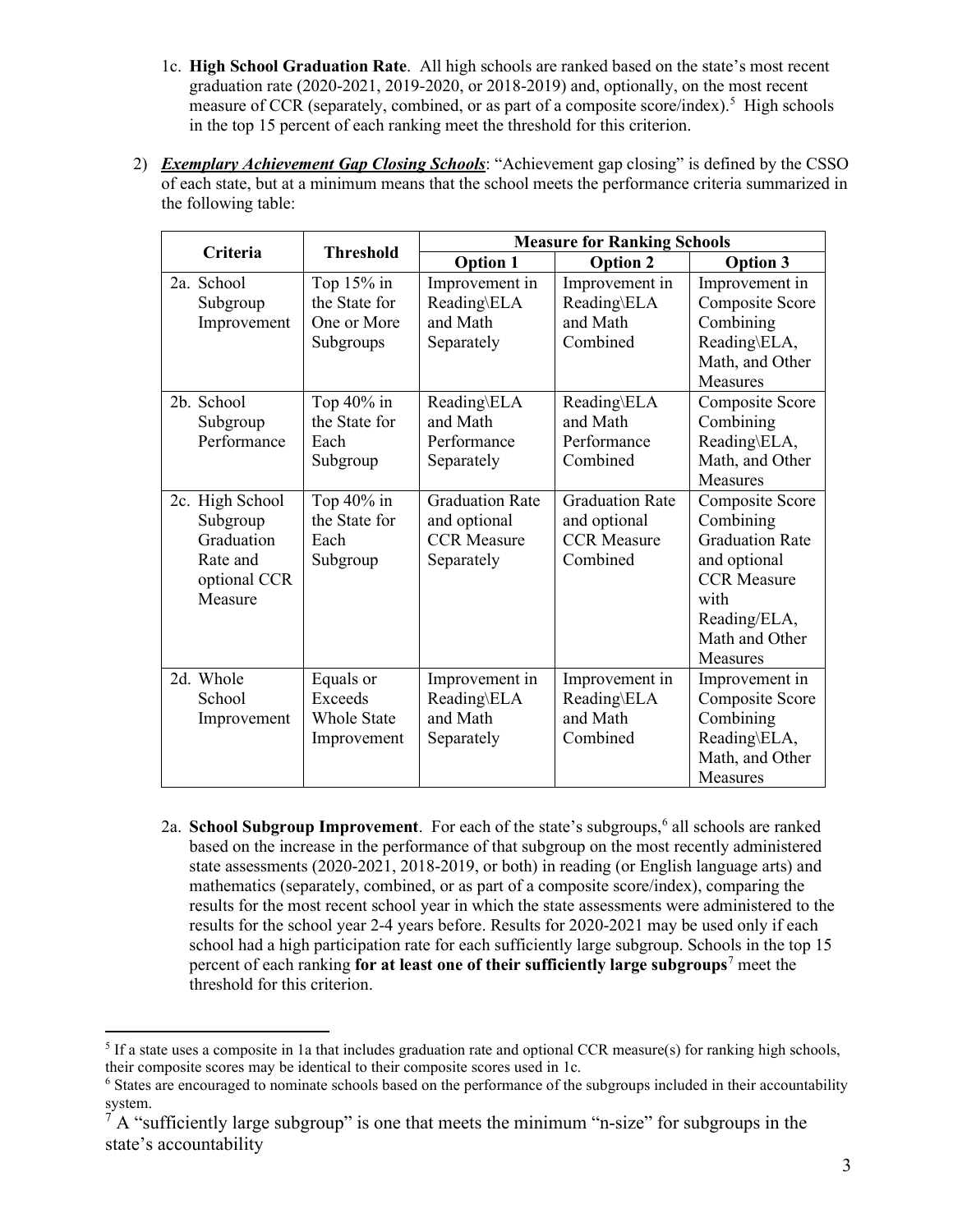- 2b. **School Subgroup Performance**. For each of the state's subgroups, all schools are ranked based on the performance of the students in that subgroup on the most recently administered state assessments in reading (or English language arts) and mathematics (separately, combined, or as part of a composite score/index). The most recently administered assessments must be the same as those used for ranking subgroup performance in 2a (the 2020-2021 school year, the 2018-2019 school year, or both). Results for 2020-2021 may be used only if each school had a high participation rate for each sufficiently large subgroup Schools in the top 40 percent of each ranking **for each of their sufficiently large subgroups** meet the threshold for this criterion.
- 2c. **High School Subgroup Graduation Rate**. For each of the state's subgroups, all high schools are ranked based on the state's most recent graduation rate (2020-2021, 2019-2020, or 2018- 2019) and, optionally, on the most recent measure of CCR (separately, combined, or as part of a composite score/index). High schools in the top 40 percent of this ranking **for each of their sufficiently large subgroups** meet the threshold for this criterion.
- 2d. **Whole School Improvement**. In order for a school to meet the threshold for this criterion, the increase in the performance of all students in the school on the most recently administered state assessments in reading (or English language arts) and mathematics (separately, combined, or as part of a composite score/index), comparing the results for the most recent school year in which the state assessments were administered to the results for the school year 2-4 years before, must equal or exceed the increase in the performance of all public school students in the state over the same period.

In addition to meeting the above student performance requirements, a nominated school must, in most cases, have at least 100 students enrolled and have assessment data for at least 10 students in each tested grade for both reading (or English language arts) and mathematics. States with a large percentage of schools with fewer than 100 students enrolled may include up to a similar percentage of these schools in their nominations. However, these schools must have assessment data for at least 10 students in each tested grade for both reading (or English language arts) and mathematics.

All nominated public schools must meet the state's goals for interim progress in the state accountability system or other performance targets that are set by the state for the school year in question in at least reading (or English language arts), mathematics, graduation rates, and possibly other academic indicators, for the all students group. Additionally, nominated schools must have high assessment participation rates, using the most recent accountability results available, for the all students group. Finally, in order to meet all school performance eligibility requirements, all nominated public schools must be certified by the state prior to the September 2022 announcement of National Blue Ribbon Schools by the U. S. Secretary of Education.

# *Other Eligibility Requirements for Public National Blue Ribbon Schools*

- 1. The school configuration must include one or more of grades K-12. Schools located on the same campus (physical location and mailing address) must apply as an entire school (i.e. K-8; 6-12; K-12 school). Two (or more) schools located on separate campuses, must apply individually even if they have the same principal. A single school located on multiple campuses with one principal must apply as an entire school.
- 2. The school has been in existence for five full years, that is, from at least September 2017 and grades participating in statewide assessments must have been part of the school for at least the three years prior to September 2021.
- 3. The nominated school has not received the National Blue Ribbon Schools award in the past five years: 2017, 2018, 2019, 2020, or 2021.
- 4. The nominated school has no history of testing irregularities, nor have charges of irregularities been brought against the school at the time of nomination. If irregularities are later discovered and proven by the state, the U.S. Department of Education reserves the right to disqualify a school's application and/or rescind a school's award.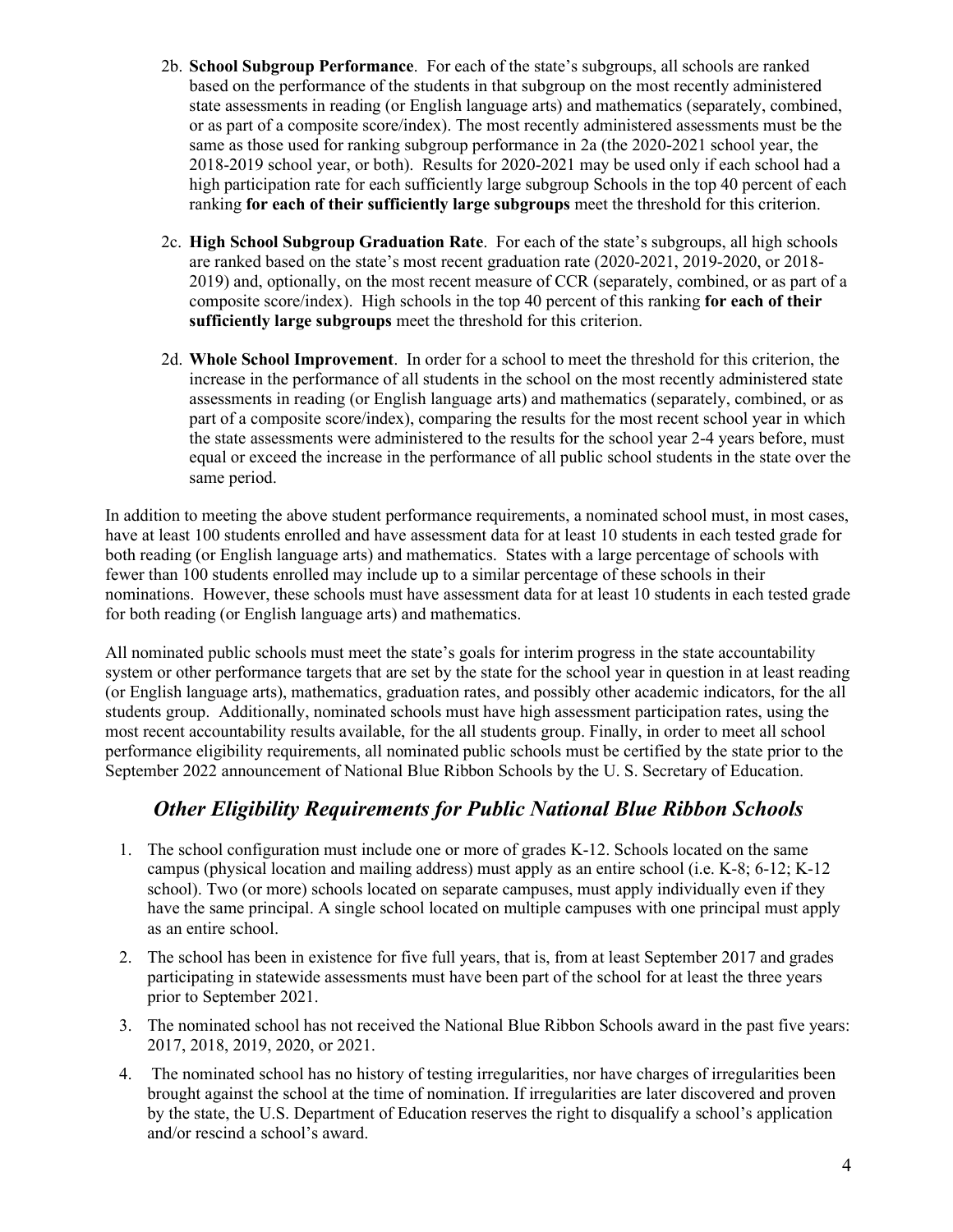- 5. The nominated school has not been identified by the state as "persistently dangerous" within the last two years.
- 6. The nominated school or district is not refusing Office of Civil Rights (OCR) access to information necessary to investigate a civil rights complaint or to conduct a district-wide compliance review.
- 7. The OCR has not issued a violation letter of findings to the school district concluding that the nominated school or the district as a whole has violated one or more of the civil rights statutes. A violation letter of findings will not be considered outstanding if OCR has accepted a corrective action plan from the district to remedy the violation.
- 8. The U.S. Department of Justice does not have a pending suit alleging that the nominated school or the school district as a whole has violated one or more of the civil rights statutes or the Constitution's equal protection clause.
- 9. The nominated school has, or is subject to, a nondiscrimination policy (provide either a link to the policy or submit a text of the policy), is committed to equal opportunity for all students and all staff consistent with applicable law and does not have any outstanding findings of unlawful discrimination. The U.S. Department of Education reserves the right to disqualify a school's nomination and/or rescind a school's award if unlawful discrimination is later discovered.
- 10. There are no findings of violations of the Individuals with Disabilities Education Act in a U.S. Department of Education monitoring report that apply to the school or school district in question; or if there are such findings, the state or district has corrected, or agreed to correct, the findings.

#### **The U.S. Department of Education reserves the right to disqualify a school's nomination and/or rescind a school's award if one of these eligibility requirements is later discovered to have not been met or otherwise violated.**

Once the Secretary receives the nominations from the CSSOs, nominated schools are invited to submit applications for recognition as National Blue Ribbon Schools*.* 

# *Non-Public School Nomination Process*

For not-for-profit non-public schools, the Secretary invites the Council for American Private Education (CAPE) to nominate schools that meet the criteria for recognition. Non-public schools interested in applying for nomination should contact the [Council for American Private Education](http://www.capenet.org/brs.html) directly. CAPE must ensure and certify that the schools meet the criteria before submitting nominations to the Department.

Non-public schools are eligible for National Blue Ribbon recognition if they meet the following criteria:

- 1) *Exemplary High Performing Schools: "High performing"* means:
	- (a) that the achievement of the school's students in the most recently completed school year tested places the school in the top 15 percent in the nation in reading (or English language arts) and mathematics as measured by a nationally normed test or in the top 15 percent of its state as measured by a state test. If a non-public school administers both state test and nationally normed tests, the school must be in the top 15 percent for both tests.
	- (b) Disaggregated results for student groups, including students from disadvantaged backgrounds, must be similar to the results for all students tested.
	- (c) For the most recent year in which graduation rates are available, the graduation rate for nonpublic high schools must be 95% or higher.

A student from a "*disadvantaged background*" may include economically disadvantaged students, that is, students who are eligible for free and reduced-price school meals; students with disabilities; students who are limited English proficient; migrant students; and/or students receiving services under Title I of the Elementary and Secondary Education Act, as amended by the Every Student Succeeds Act of 2015.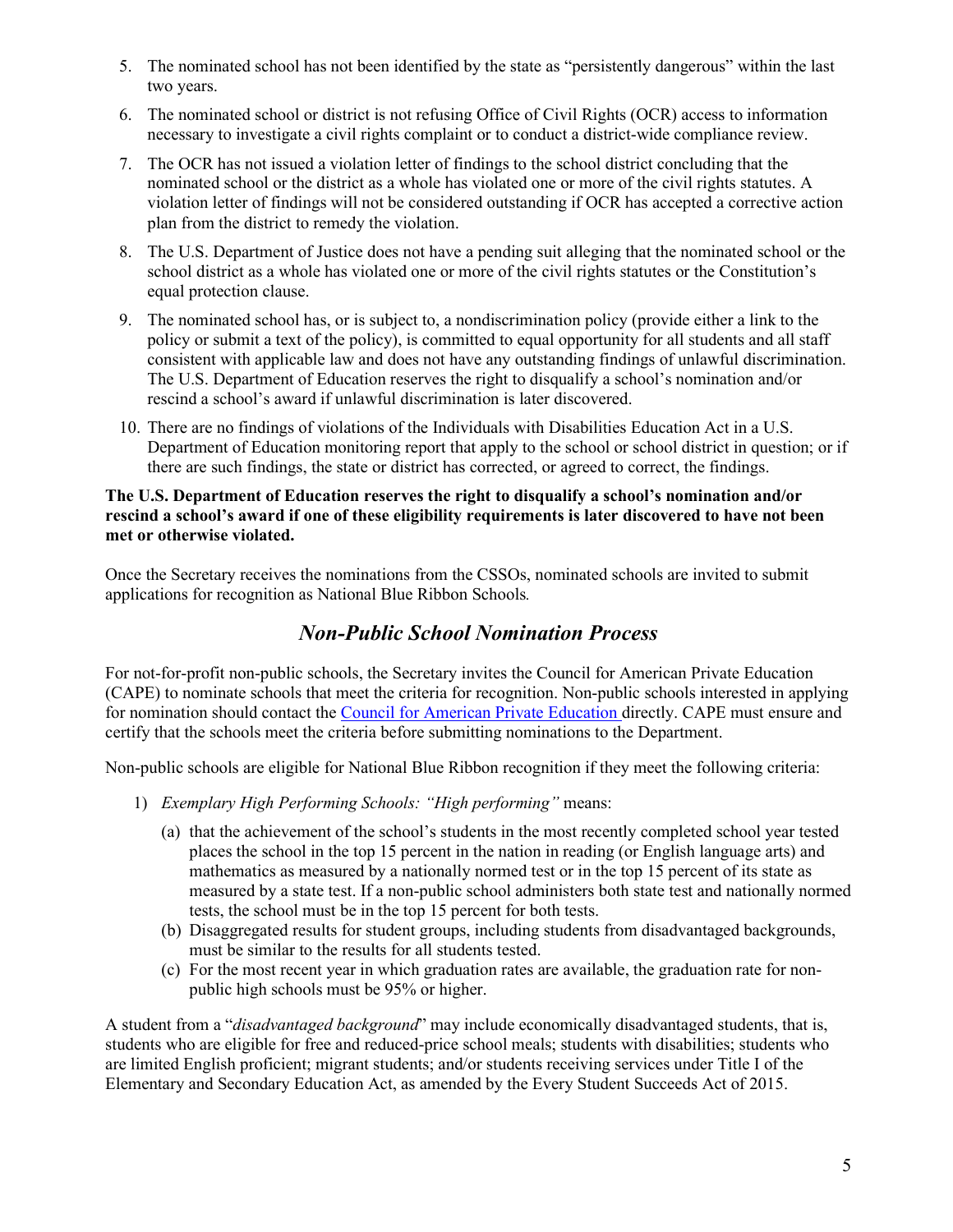# *Other Eligibility Requirements for Non-Public National Blue Ribbon Schools*

- 1. The school configuration must include one or more of grades K-12. Schools located on the same campus (physical location and mailing address) must apply as an entire school (i.e. K-8; 6-12; K-12 school). Two (or more) schools located on separate campuses, must apply individually even if they have the same principal. A single school located on multiple campuses with one principal must apply as an entire school.
- 2. The school has been in existence for five full years, that is, from at least September 2017 and grades participating in statewide assessments must have been part of the school for at least the three years prior to September 2021.
- 3. The nominated school has not received the National Blue Ribbon Schools award in the past five years: 2017, 2018, 2019, 2020, or 2021.
- 4. The nominated school has no history of testing irregularities, nor have charges of irregularities been brought against the school at the time of nomination. If irregularities are later discovered and proven by the state, the U.S. Department of Education reserves the right to disqualify a school's application and/or rescind a school's award.
- 5. The nominated school has not been identified by the state as "persistently dangerous" within the last two years.
- 6. The nominated school or district is not refusing Office of Civil Rights (OCR) access to information necessary to investigate a civil rights complaint or to conduct a district-wide compliance review.
- 7. The OCR has not issued a violation letter of findings to the school district concluding that the nominated school or the district as a whole has violated one or more of the civil rights statutes. A violation letter of findings will not be considered outstanding if OCR has accepted a corrective action plan from the district to remedy the violation.
- 8. The U.S. Department of Justice does not have a pending suit alleging that the nominated school or the school district as a whole has violated one or more of the civil rights statutes or the Constitution's equal protection clause.
- 9. The nominated school has, or is subject to, a nondiscrimination policy (provide either a link to the policy or submit a text of the policy), is committed to equal opportunity for all students and all staff consistent with applicable law and does not have any outstanding findings of unlawful discrimination. The U.S. Department of Education reserves the right to disqualify a school's nomination and/or rescind a school's award if unlawful discrimination is later discovered.
- 10. There are no findings of violations of the Individuals with Disabilities Education Act in a U.S. Department of Education monitoring report that apply to the school or school district in question; or if there are such findings, the state or district has corrected, or agreed to correct, the findings.

#### **The U.S. Department of Education reserves the right to disqualify a school's nomination and/or rescind a school's award if one of these eligibility requirements is later discovered to have not been met or otherwise been violated.**

For information on the nomination process and timeline for CAPE, non-public schools representatives should consult the [Council for American Private Education](http://www.capenet.org/brs.html) Website.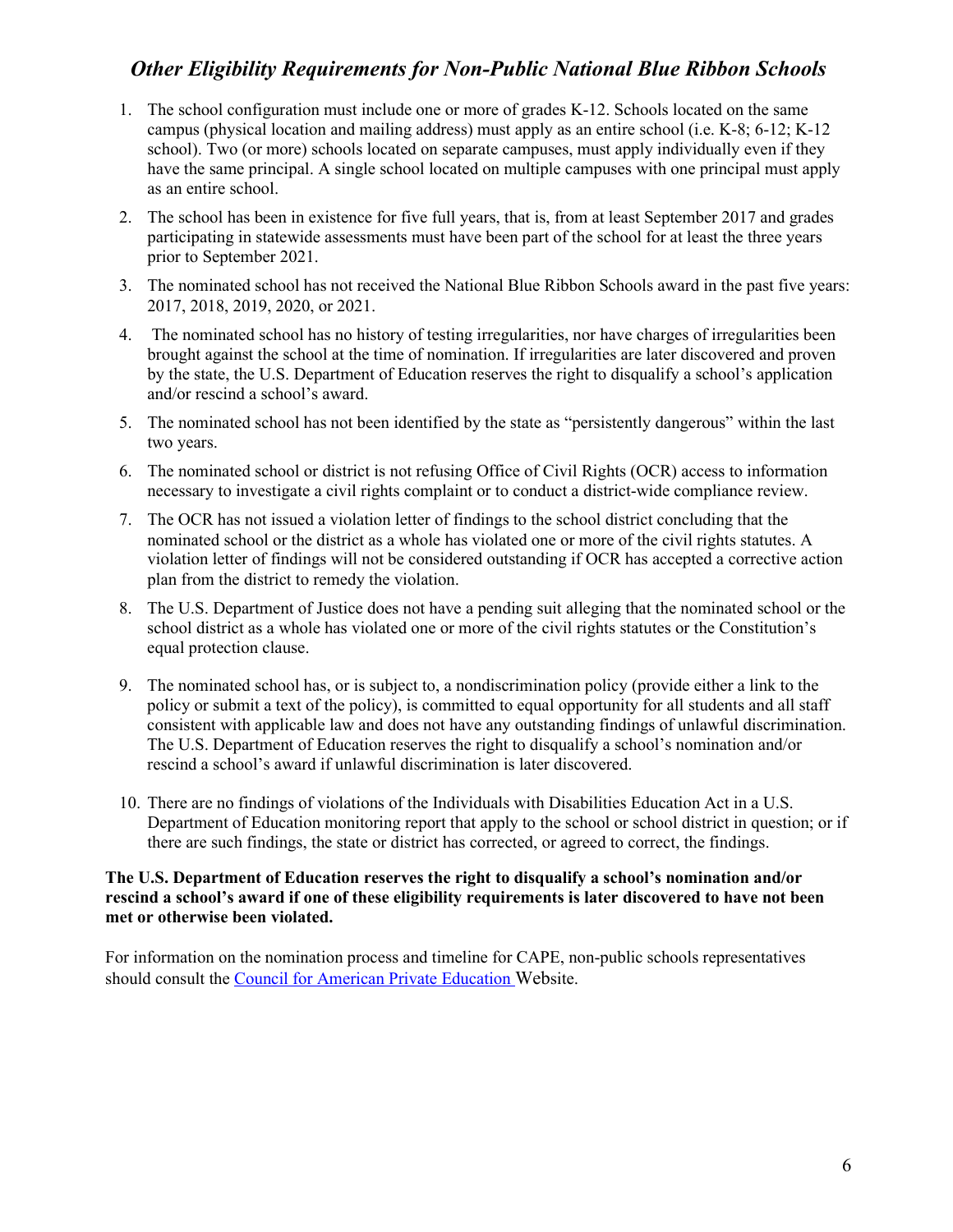# *Public and Non-Public Nomination Allocations and Eligibility for Public and Non-Public Schools*

States and public entities, including DC, Puerto Rico, the Virgin Islands, BIE, and DoDEA, are allocated a number of National Blue Ribbon School nominations based on total K-12 student enrollment and number of public schools. Allocations range from a minimum of 3 schools to a maximum of 35. CAPE may nominate up to 50 non-public schools. A total of 420 public and non-public schools could be nominated each year.

Eligible schools, then, are those submitted by authorized nominators that meet all National Blue Ribbon Schools Program criteria and requirements and have completed a comprehensive, high quality application according to Program timelines.

# *Application Process for Nominated Schools*

Once the Department receives the nominations from the CSSOs, the Secretary extends an invitation to the nominated schools to apply.

The nominators are encouraged to contact principals of selected schools prior to nomination to verify principals' commitment and to review completed applications prior to submission to ensure that recognized schools will be outstanding models of excellence for their states and for the National Blue Ribbon Schools Program. The Secretary reserves the right to initiate site visits to schools to document educational practices as well as to verify the accuracy of data.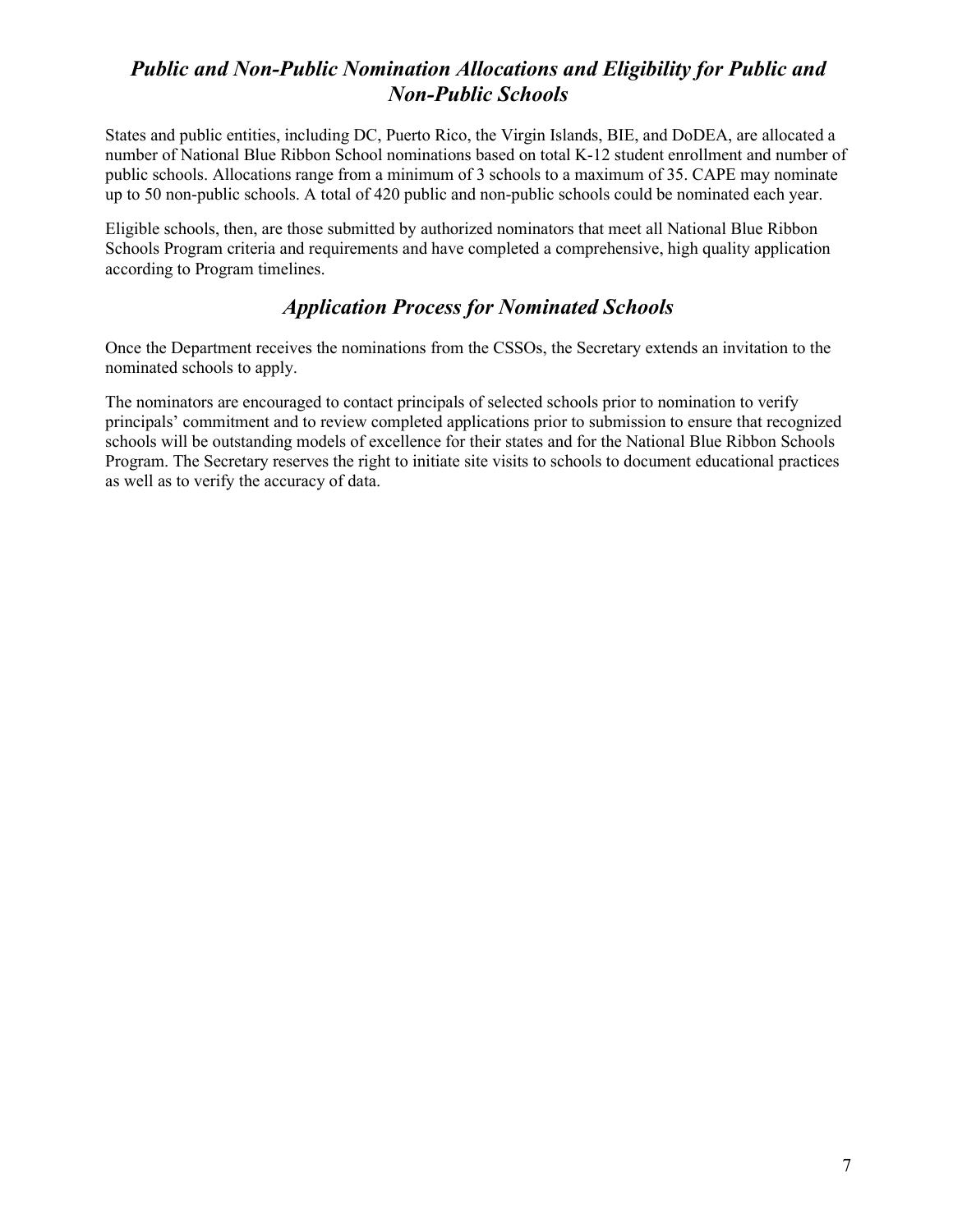# *Timeline for 2022 National Blue Ribbon Schools*

| <b>Date</b>         | <b>Due</b>                                                                                                                                                                                                                                |
|---------------------|-------------------------------------------------------------------------------------------------------------------------------------------------------------------------------------------------------------------------------------------|
| October, 2021       | The Secretary of Education sends a letter of invitation to the CSSOs<br>and CAPE requesting nominations of eligible schools.                                                                                                              |
| October, 2021       | Conduct webinar/TA conference calls to review guidance and<br>application with liaisons.                                                                                                                                                  |
| December 31, 2021   | Nomination processes and data for public schools being considered<br>for nomination from CSSOs are due to the Department.                                                                                                                 |
| January 14, 2022    | Hard copy of non-public school applications are due to CAPE.                                                                                                                                                                              |
| January 10-14, 2022 | Nomination processes and data for public schools being considered<br>for nomination are reviewed by ED and a NBRS Assessment Panel<br>for alignment with the general eligibility criteria of the National Blue<br>Ribbon Schools Program. |
| February 2, 2022    | Approved public school nominations are entered by states into online<br>portal.                                                                                                                                                           |
| February 7, 2022    | The Department invites public schools nominated by CSSOs to apply<br>for recognition as National Blue Ribbon Schools.                                                                                                                     |
| February 18, 2022   | CAPE selects non-public school nominations.                                                                                                                                                                                               |
| April 8, 2022       | Completed public and non-public school applications are due to the<br>Department.                                                                                                                                                         |
| April-June, 2022    | Applications are reviewed for completeness, quality, and accuracy.                                                                                                                                                                        |
| August, 2022        | States certify that nominated public schools have met all eligibility<br>requirements.                                                                                                                                                    |
| September, 2022     | The Secretary of Education announces the 2022 National Blue<br>Ribbon Schools (public and non-public).                                                                                                                                    |
| November, 2022      | Two representatives from each school, the principal and a teacher,<br>attend the recognition ceremony in Washington, DC.                                                                                                                  |

#### **Important Considerations for Completing the National Blue Ribbon School Online Application**

- 1. The entire application must be submitted through the secure online school portal at: National Blue [Ribbon Schools Program.](https://portal.nationalblueribbonschools.ed.gov/)
- 2. A School ID username and Password are necessary to access the online application form in the secure school portal.
- 3. Narrative responses to application questions must address the topic succinctly. No attachments to the online application can be submitted. Bulleted sections are not acceptable.
- 4. Tables, charts, graphs, photos cannot be accommodated by the online application.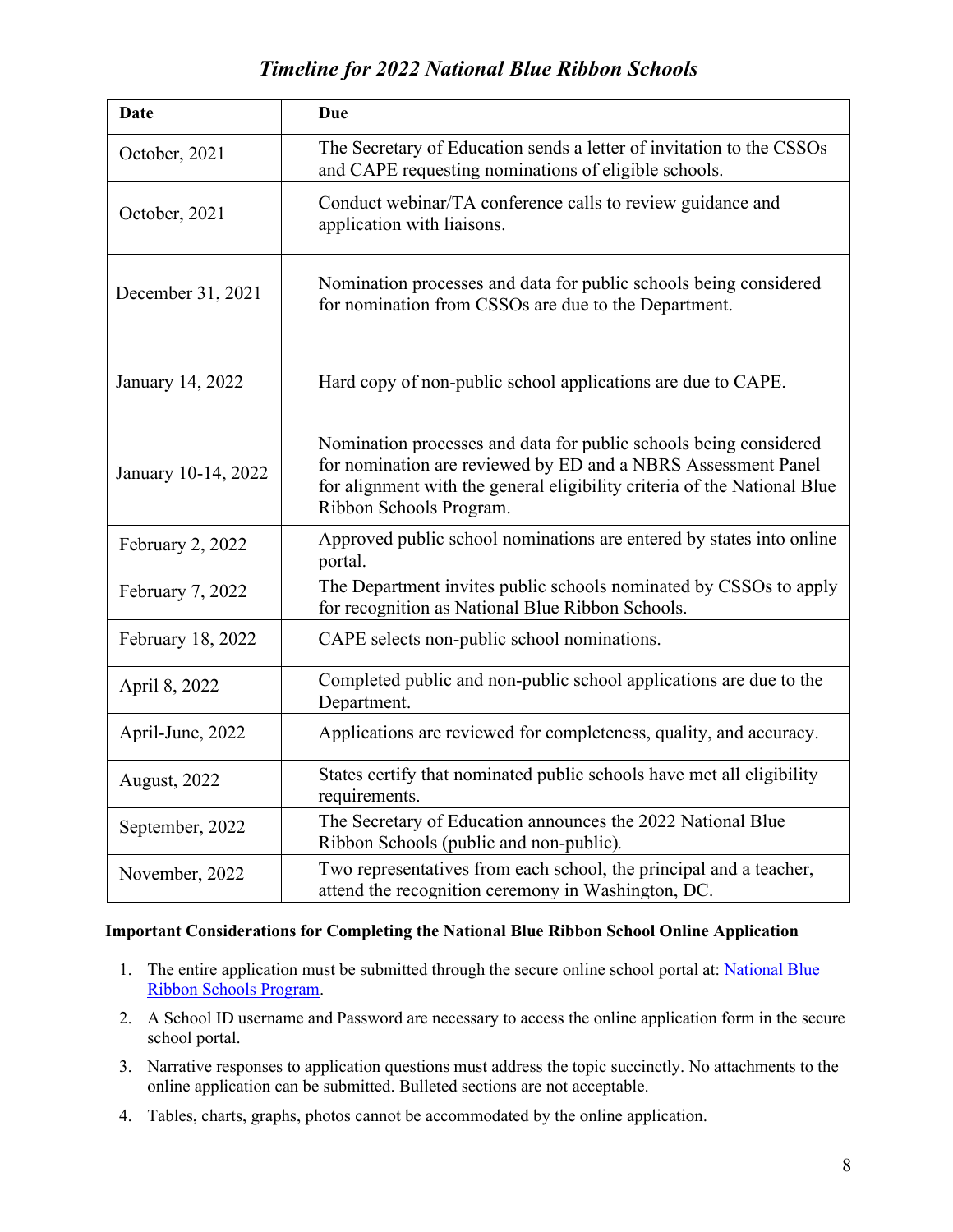- 5. Online instructions must be followed when copying/pasting text from Word to the online application; formatting may be changed.
- 6. Saving work frequently is necessary to protect the "work in progress."
- 7. Printing the application for review is possible before and after the final submission.
- 8. **Public and non-public school applicants** must convert the original signed cover page of the application to a PDF file and upload the PDF via the online application portal.
- 9. All public and non-public school applications must be completed and submitted by Program timelines. No changes can be made to applications after submission.

*Instructions for completing the application are provided as online help text. Assistance is available for school applicants through the National Blue Ribbon Schools Technical Assistance Team. For help in navigating the online system, or questions regarding responses to the narrative or data items, use the contact form located at:* [National Blue Ribbon Schools Program.](https://portal.nationalblueribbonschools.ed.gov/)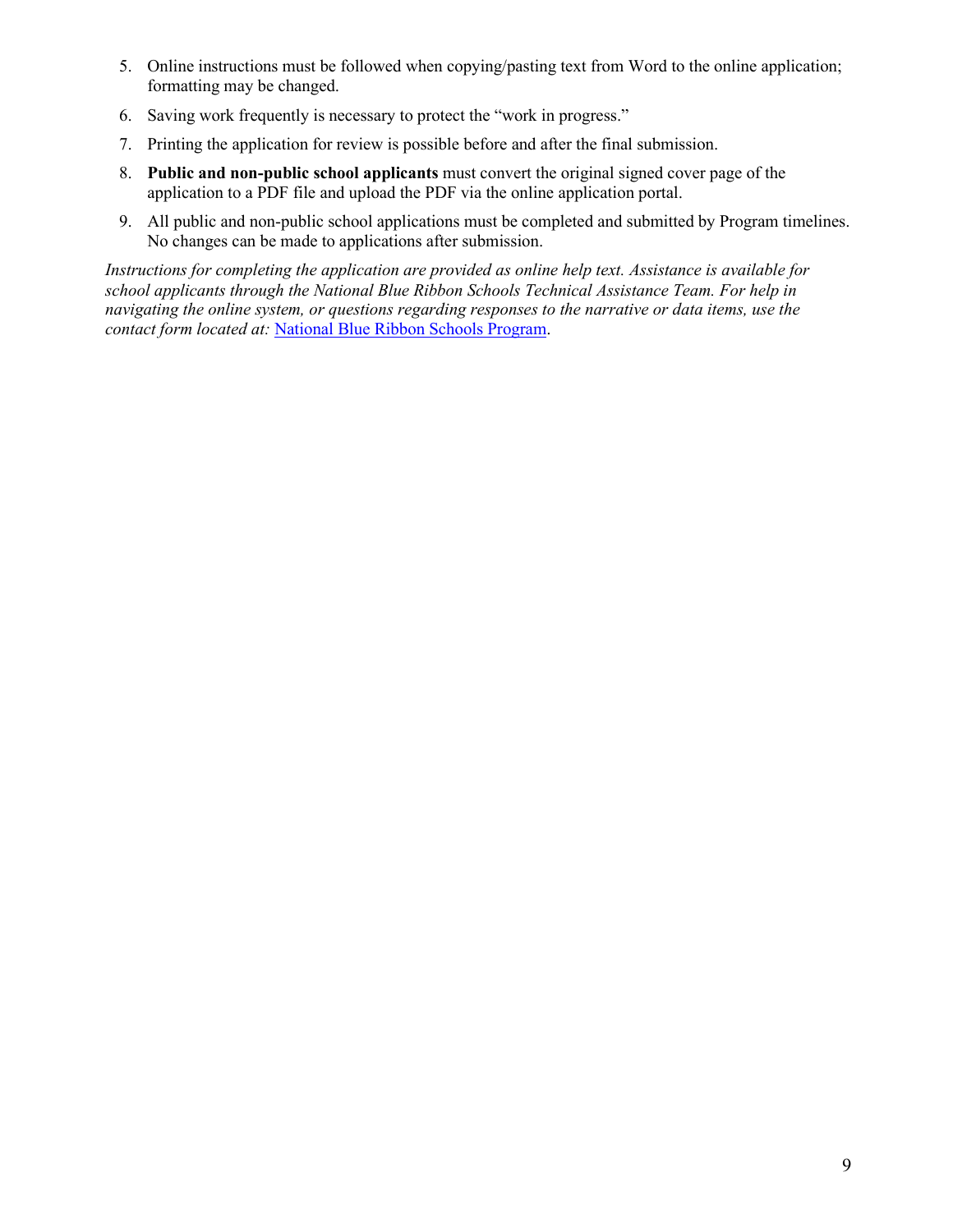# **Paperwork Burden Statement**

According to the Paperwork Reduction Act of 1995, no persons are required to respond to a collection of information unless such collection displays a valid OMB control number. The valid OMB control number for this information collection is 1860-0506. The expiration date is 7/31/2024. The time required to complete this information collection is estimated to average 39.75 hours per response, including the time to review instructions, search existing data resources, gather the data needed, and complete and review the information collection. If you have any comments concerning the accuracy of the time estimate(s) or suggestions for improving this form, please write to: U.S. Department of Education, Washington, DC 20202-4651. If you have comments or concerns regarding the status of the individual submission of this form, contact Aba Kumi, (Aba.Kumi@ed.gov) Director, National Blue Ribbon Schools Program, Office of Communications and Outreach, U.S. Department of Education, 400 Maryland Ave., SW, Room 5E103, Washington, DC 20202-8173.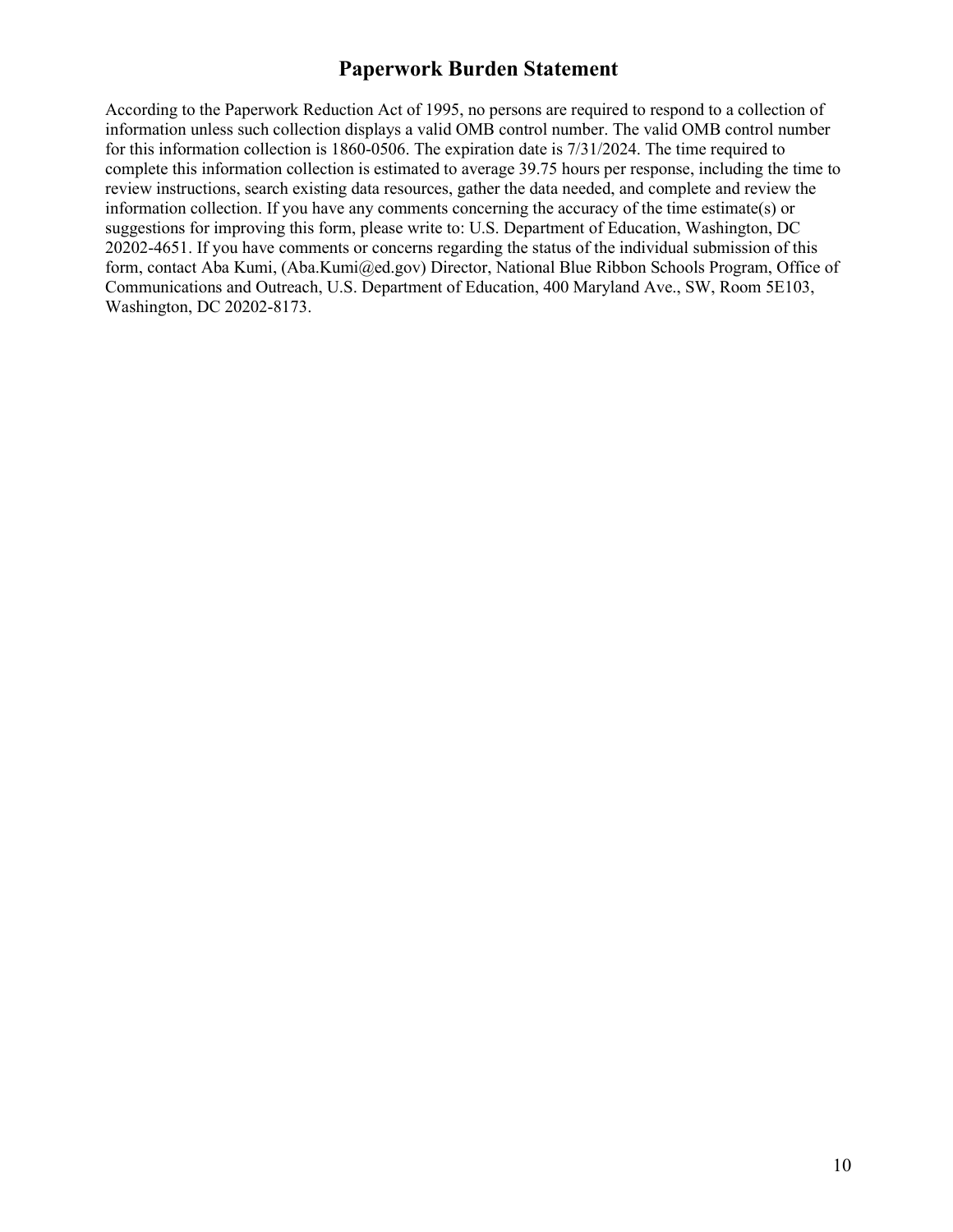# *2022 National Blue Ribbon Schools Program*

|                                                    |                                                                                                                                                               | [ ] Public or [ ] Non-public |                                                                                                                                                                                                                                |
|----------------------------------------------------|---------------------------------------------------------------------------------------------------------------------------------------------------------------|------------------------------|--------------------------------------------------------------------------------------------------------------------------------------------------------------------------------------------------------------------------------|
|                                                    | For Public Schools only: (Check all that apply) [ ] Title I [ ] Charter [ ] Magnet [ ] Choice                                                                 |                              |                                                                                                                                                                                                                                |
|                                                    |                                                                                                                                                               |                              | Name of Principal (Specify: Ms., Miss, Mrs., Dr., Mr., etc.) (As it should appear in the official records)                                                                                                                     |
|                                                    |                                                                                                                                                               |                              |                                                                                                                                                                                                                                |
|                                                    |                                                                                                                                                               |                              | Official School Name (As it should appear in the official records)                                                                                                                                                             |
|                                                    | School Mailing Address (If address is P.O. Box, also include street address.)                                                                                 |                              |                                                                                                                                                                                                                                |
|                                                    |                                                                                                                                                               |                              |                                                                                                                                                                                                                                |
|                                                    |                                                                                                                                                               |                              |                                                                                                                                                                                                                                |
|                                                    |                                                                                                                                                               |                              |                                                                                                                                                                                                                                |
|                                                    | Telephone ()                                                                                                                                                  |                              | $\text{Fax}$ ( )                                                                                                                                                                                                               |
|                                                    |                                                                                                                                                               |                              |                                                                                                                                                                                                                                |
| <b>Twitter Handle</b>                              | Facebook Page<br><u> 1990 - Johann Barbara, martin amerikan basar da</u>                                                                                      |                              | $Google+$<br><u> 1989 - Andrea Stadt Britain, amerikansk politiker (</u>                                                                                                                                                       |
| YouTube/URL                                        | <b>Blog</b>                                                                                                                                                   |                              | Other Social Media Link                                                                                                                                                                                                        |
| (Principal's Signature)                            | Eligibility Certification), and certify, to the best of my knowledge, that it is accurate.<br><u> 1980 - Johann Barn, mars an t-Amerikaansk kommunister (</u> |                              |                                                                                                                                                                                                                                |
| (Specify: Ms., Miss, Mrs., Dr., Mr., Other)        |                                                                                                                                                               |                              |                                                                                                                                                                                                                                |
|                                                    |                                                                                                                                                               |                              | District Name lexity and the contract of the contract of the contract of the contract of the contract of the contract of the contract of the contract of the contract of the contract of the contract of the contract of the c |
|                                                    | Eligibility Certification), and certify, to the best of my knowledge, that it is accurate.                                                                    |                              | I have reviewed the information in this application, including the eligibility requirements on page 2 (Part I-                                                                                                                 |
|                                                    | <u> 1980 - Johann Barbara, martin a</u>                                                                                                                       |                              |                                                                                                                                                                                                                                |
| (Superintendent's Signature)                       |                                                                                                                                                               |                              |                                                                                                                                                                                                                                |
| Name of School Board<br>President/Chairperson      |                                                                                                                                                               |                              |                                                                                                                                                                                                                                |
|                                                    | (Specify: Ms., Miss, Mrs., Dr., Mr., Other)                                                                                                                   |                              |                                                                                                                                                                                                                                |
|                                                    | Eligibility Certification), and certify, to the best of my knowledge, that it is accurate.                                                                    |                              | I have reviewed the information in this application, including the eligibility requirements on page 2 (Part I-                                                                                                                 |
|                                                    |                                                                                                                                                               |                              | Date                                                                                                                                                                                                                           |
| (School Board President's/Chairperson's Signature) |                                                                                                                                                               |                              |                                                                                                                                                                                                                                |
|                                                    |                                                                                                                                                               |                              | The original signed cover sheet only should be converted to a PDF file and uploaded via the online portal.                                                                                                                     |

*\*Non-public Schools: If the information requested is not applicable, write N/A in the space.*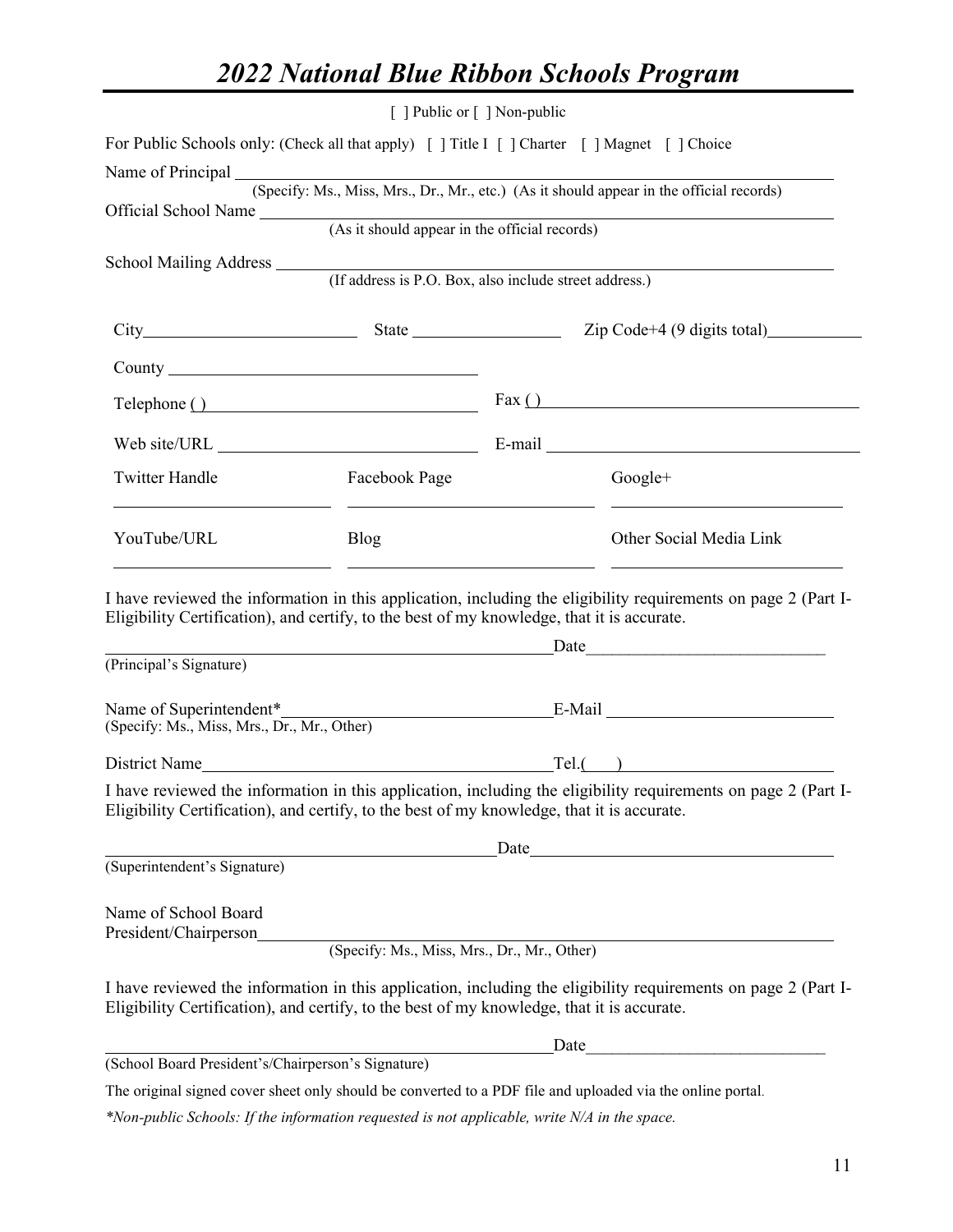# **PART I – ELIGIBILITY CERTIFICATION**

The signatures on the first page of this application (cover page) certify that each of the statements below, concerning the school's eligibility and compliance with U.S. Department of Education and National Blue Ribbon Schools requirements, are true and correct.

1. All nominated public and non-public schools must have met the program's academic requirements overseen by each state, public entity, and the Council for American Private Education.

2. To meet final eligibility, all nominated public schools must be certified by states prior to September 2022 in order to meet all eligibility requirements. Any status appeals must be resolved at least two weeks before the awards ceremony for the school to receive the award.

3. The school configuration must include one or more of grades K-12. Schools located on the same campus (physical location and mailing address) must apply as an entire school (i.e. K-8; 6-12; K-12 school). Two (or more) schools located on separate campuses, must apply individually even if they have the same principal. A single school located on multiple campuses with one principal must apply as an entire school.

4. The school has been in existence for five full years, that is, from at least September 2017 and grades participating in statewide assessments must have been part of the school for at least the three years prior to September 2021.

5. The nominated school has not received the National Blue Ribbon Schools award in the past five years: 2017, 2018, 2019, 2020, or 2021.

6. The nominated school has no history of testing irregularities, nor have charges of irregularities been brought against the school at the time of nomination. If irregularities are later discovered and proven by the state, the U.S. Department of Education reserves the right to disqualify a school's application and/or rescind a school's award.

7. The nominated school has not been identified by the state as "persistently dangerous" within the last two years.

8. The nominated school or district is not refusing Office of Civil Rights (OCR) access to information necessary to investigate a civil rights complaint or to conduct a district-wide compliance review.

9. The OCR has not issued a violation letter of findings to the school district concluding that the nominated school or the district as a whole has violated one or more of the civil rights statutes. A violation letter of findings will not be considered outstanding if OCR has accepted a corrective action plan from the district to remedy the violation.

10. The U.S. Department of Justice does not have a pending suit alleging that the nominated school or the school district, as a whole, has violated one or more of the civil rights statutes or the Constitution's equal protection clause.

11. The nominated school has, or is subject to, a nondiscrimination policy (provide either a link to the policy or submit a text of the policy), is committed to equal opportunity for all students and all staff consistent with applicable law and does not have any outstanding findings of unlawful discrimination. The U.S. Department of Education reserves the right to disqualify a school's nomination and/or rescind a school's award if unlawful discrimination is later discovered.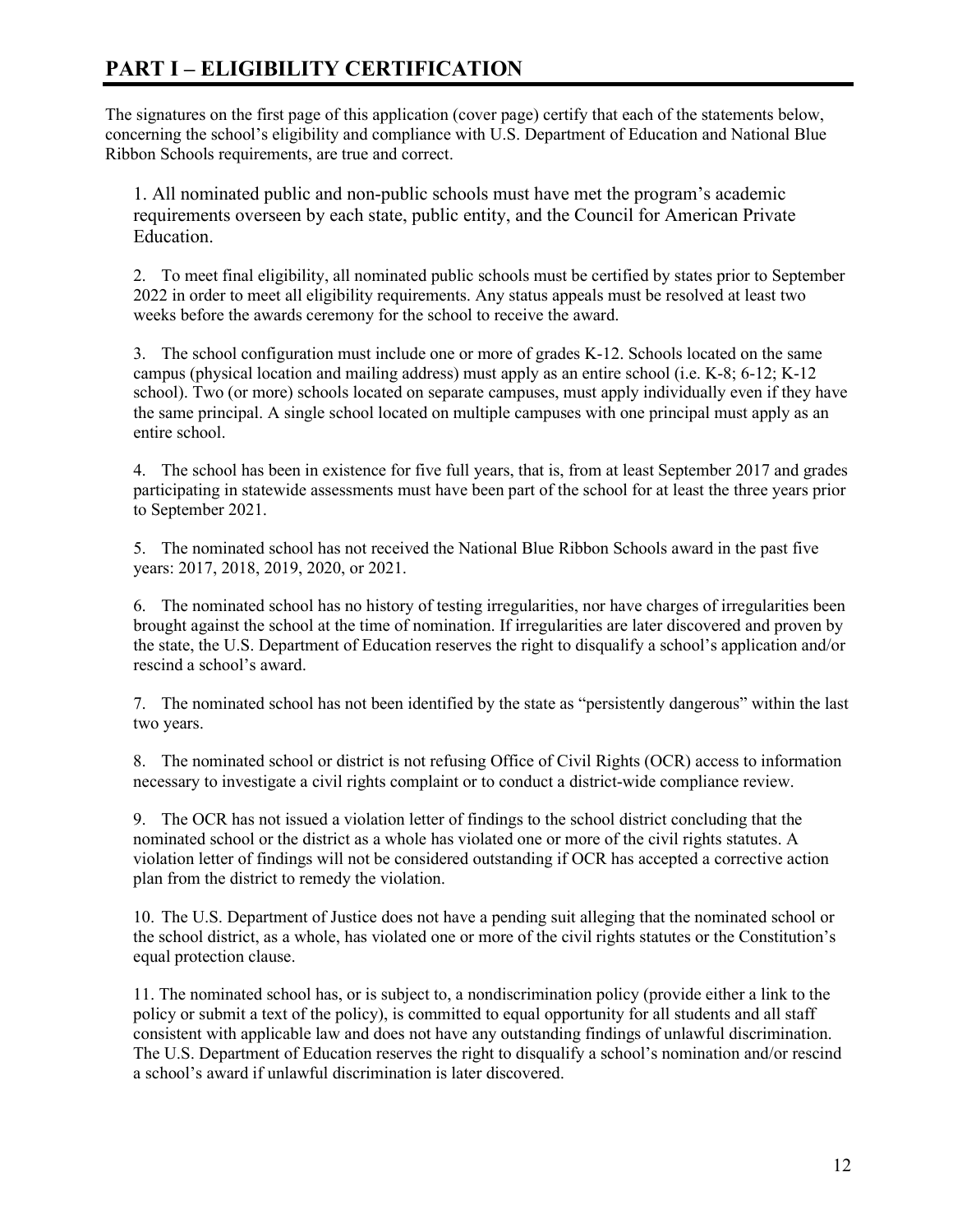12. There are no findings of violations of the Individuals with Disabilities Education Act in a U.S. Department of Education monitoring report that apply to the school or school district in question; or if there are such findings, the state or district has corrected, or agreed to correct, the findings.

**The U.S. Department of Education reserves the right to disqualify a school's nomination and/or rescind a school's award if one of these eligibility requirements is later discovered to have not been met or otherwise been violated.**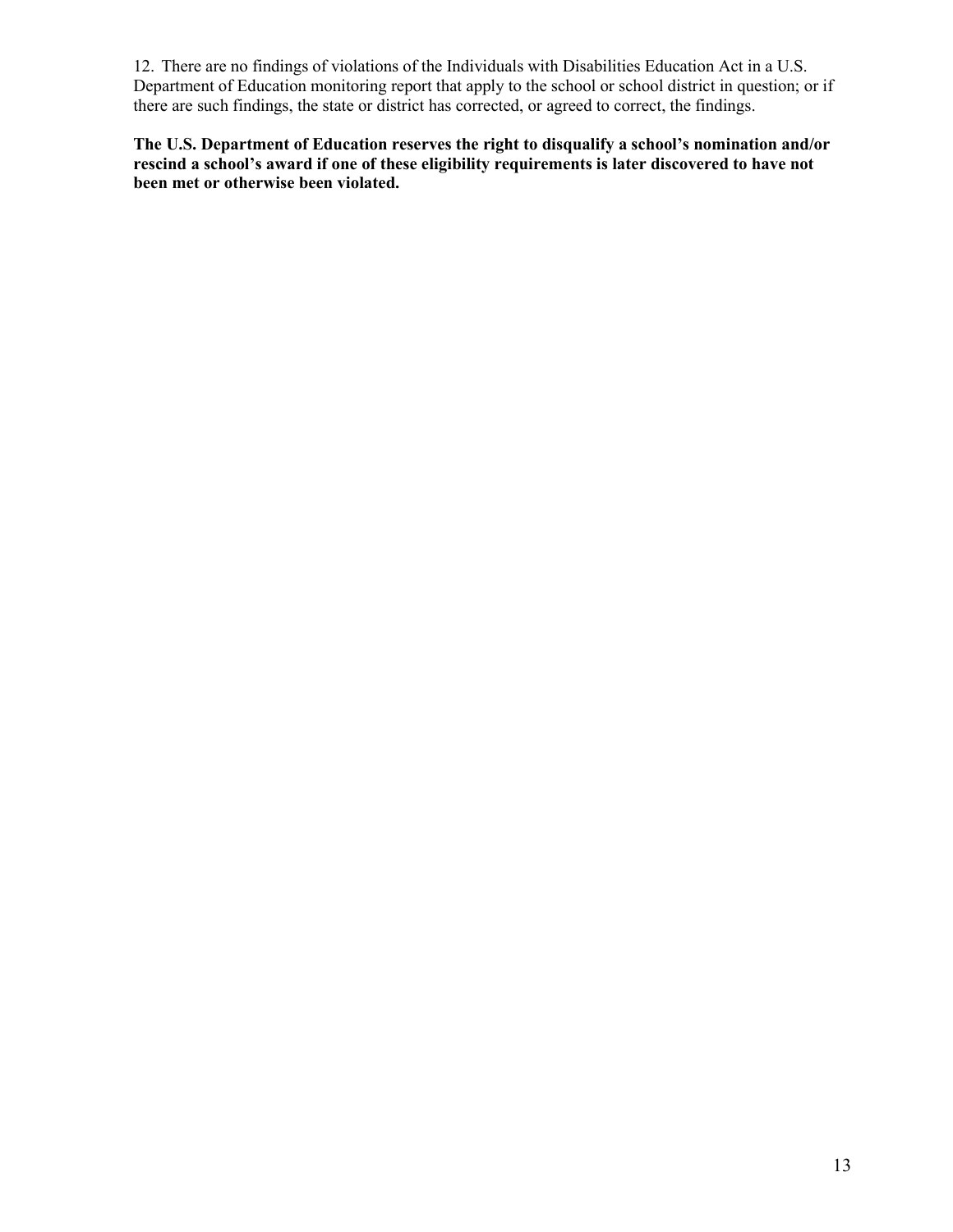# **PART II - DEMOGRAPHIC DATA**

#### **Data should be provided for the current school year (2021-2022) unless otherwise stated.**

**DISTRICT** (Question 1 is not applicable to non-public schools. For charter schools: If a charter school is part of the public school system, information should be provided for the public school district. If a charter school is considered its own district or part of a charter district, the information provided should reflect that.)

| Middle/Junior high schools<br>(per district designation):<br>High schools<br>$K-12$ schools |  | Number of schools in the district | Elementary schools (includes K-8) |
|---------------------------------------------------------------------------------------------|--|-----------------------------------|-----------------------------------|
|---------------------------------------------------------------------------------------------|--|-----------------------------------|-----------------------------------|

\_\_\_\_\_TOTAL

**SCHOOL** (To be completed by all schools. **Only include demographic data for the nominated school, not for the district.**)

2. Category that best describes the area where the school is located. If unsure, refer to NCES database for correct category:<https://nces.ed.gov/ccd/schoolsearch/> (Find your school and check "Locale.")

- [ ] Urban (city or town)
- [ ] Suburban
- Rural
- 3. Number of students in the school as of October 1, 2021 enrolled at each grade level or its equivalent at the school. Include all students enrolled, in-person, participating in a hybrid model, or online only. If online schooling or other COVID-19 school issues make this difficult to obtain, provide the most accurate and up-to-date information available:

| Grade                   | # of<br><b>Males</b> | # of<br><b>Females</b> | Grade<br><b>Total</b> |
|-------------------------|----------------------|------------------------|-----------------------|
| PreK*                   |                      |                        |                       |
| K                       |                      |                        |                       |
| $\mathbf{1}$            |                      |                        |                       |
| $\mathbf{2}$            |                      |                        |                       |
| 3                       |                      |                        |                       |
| $\overline{\mathbf{4}}$ |                      |                        |                       |
| 5                       |                      |                        |                       |
| 6                       |                      |                        |                       |
| 7                       |                      |                        |                       |
| 8                       |                      |                        |                       |
| 9                       |                      |                        |                       |
| 10                      |                      |                        |                       |
| 11                      |                      |                        |                       |
| 12 or higher            |                      |                        |                       |
| <b>Total Students</b>   |                      |                        |                       |

\*Schools that house PreK programs should count preschool students **only** if the school administration is responsible for the program.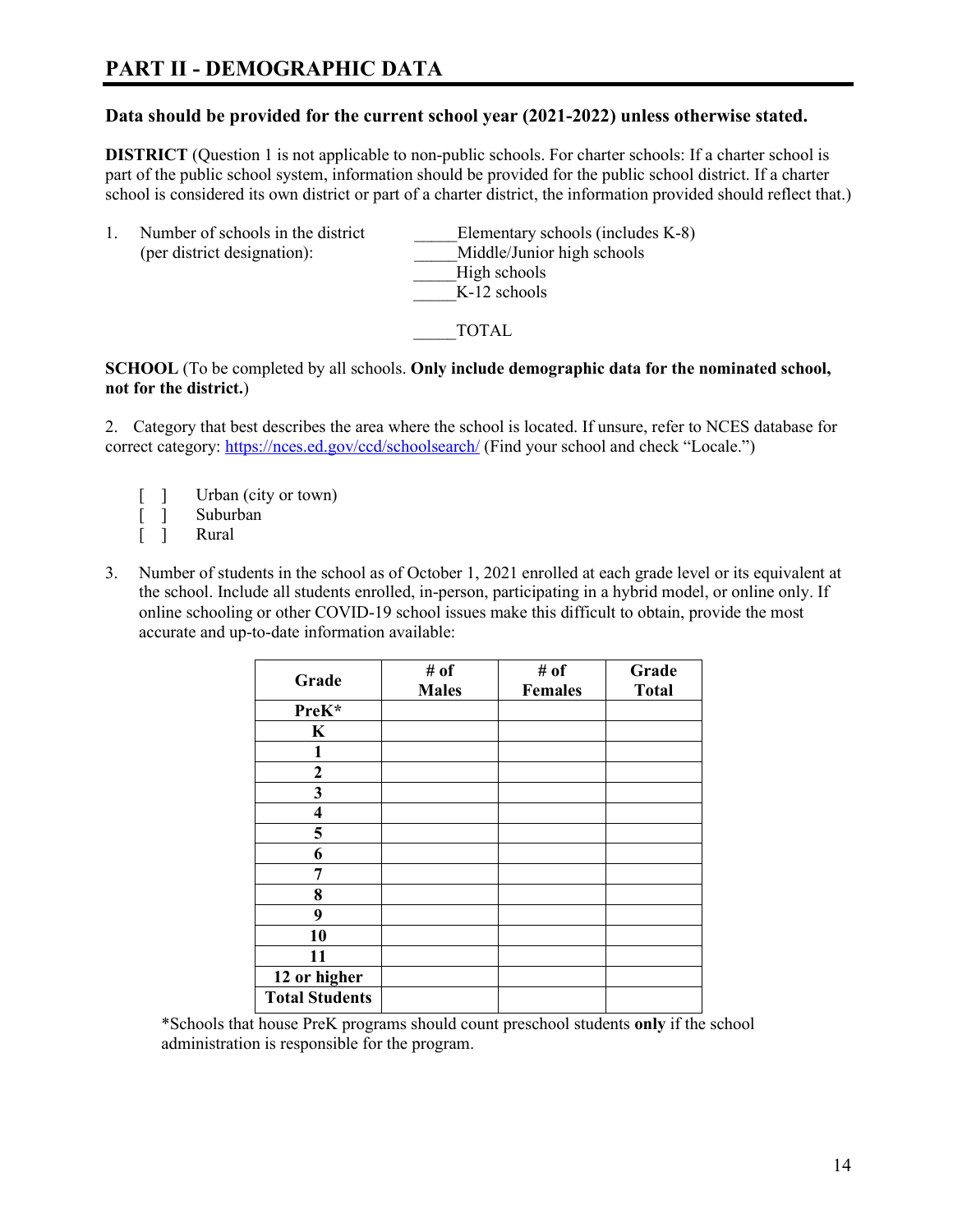| 4. | Racial/ethnic composition of       | % American Indian or Alaska Native          |
|----|------------------------------------|---------------------------------------------|
|    | the school (if unknown, estimate): | $%$ Asian                                   |
|    |                                    | % Black or African American                 |
|    |                                    | % Hispanic or Latino                        |
|    |                                    | % Native Hawaiian or Other Pacific Islander |
|    |                                    | $\%$ White                                  |
|    |                                    | % Two or more races                         |
|    |                                    | 100 % Total                                 |
|    |                                    |                                             |

(Only these seven standard categories should be used to report the racial/ethnic composition of your school. The Final Guidance on Maintaining, Collecting, and Reporting Racial and Ethnic Data to the U.S. Department of Education published in the October 19, 2007 *Federal Register* provides definitions for each of the seven categories.)

5. Student turnover, or mobility rate, during the 2020-2021 school year: \_\_\_\_\_\_\_ %

If the mobility rate is above 15%, please explain:

This rate should be calculated using the grid below. The answer to (6) is the mobility rate.

 $\mathcal{L}_\text{max}$  , and the contract of the contract of the contract of the contract of the contract of the contract of

| <b>Steps For Determining Mobility Rate</b>                                        | Answer |
|-----------------------------------------------------------------------------------|--------|
| (1) Number of students who transferred $\boldsymbol{to}$ the school after October |        |
| 1, 2020 until the end of the 2020-2021 school year                                |        |
| (2) Number of students who transferred from the school after                      |        |
| October 1, 2020 until the end of the 2020-2021 school year                        |        |
| $(3)$ Total of all transferred students [sum of rows $(1)$ and $(2)$ ]            |        |
| (4) Total number of students in the school as of October 1, 2020                  |        |
| (5) Total transferred students in row (3) divided by total students in            |        |
| row $(4)$                                                                         |        |
| $(6)$ Amount in row $(5)$ multiplied by 100                                       |        |

6. Specify each non-English language represented in the school (separate languages by commas):

| English Language Learners (ELL) in the school: | $\frac{0}{0}$ |
|------------------------------------------------|---------------|
| Total number $ELL$ :                           |               |

7. Students eligible for free/reduced-priced meals:  $\%$ 

 $\mathcal{L}_\text{max}$  , where  $\mathcal{L}_\text{max}$  , we are the set of the set of the set of the set of the set of the set of the set of the set of the set of the set of the set of the set of the set of the set of the set of the set of

Total number students who qualify: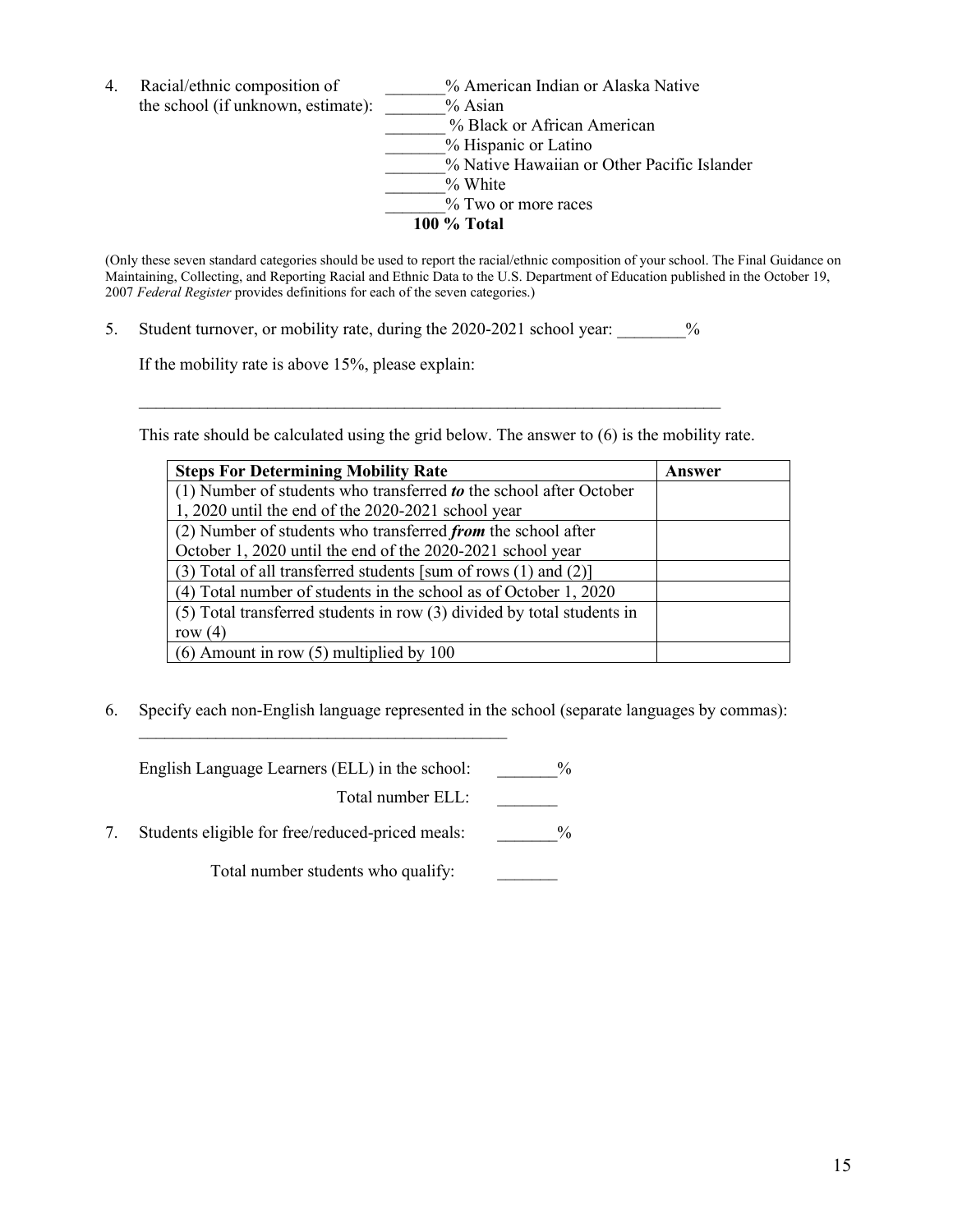8. Students receiving special education services with an IEP or 504:  $\%$ 

Total number of students served: \_\_\_\_\_\_\_\_

Indicate below the number of students with disabilities according to conditions designated in the Individuals with Disabilities Education Act. Do not add additional conditions. All students receiving special education services with an IEP or 504 should be reflected in the table below. It is possible that students may be classified in more than one condition.

| Autism                         | Multiple Disabilities                 |
|--------------------------------|---------------------------------------|
| Deafness                       | Orthopedic Impairment                 |
| Deaf-Blindness                 | Other Health Impairment               |
| Developmental Delay            | Specific Learning Disability          |
| <b>Emotional Disturbance</b>   | Speech or Language Impairment         |
| Hearing Impairment             | Traumatic Brain Injury                |
| <b>Intellectual Disability</b> | Visual Impairment Including Blindness |

- 9. Number of years the principal has been in her/his position at this school:
- 10. Use Full-Time Equivalents (FTEs), rounded to the nearest whole numeral, to indicate the number of school staff in each of the categories below. If your current staffing structure has shifted due to COVID-19 impacts and you are uncertain or unable to determine FTEs, provide an estimate.

|                                                   | <b>Number of Staff</b> |
|---------------------------------------------------|------------------------|
| Administrators                                    |                        |
| Classroom teachers, including those teaching      |                        |
| high school specialty subjects, e.g., third grade |                        |
| teacher, history teacher, algebra teacher, CTE    |                        |
| teacher.                                          |                        |
| Resource teachers/specialists/coaches             |                        |
| e.g., reading specialist, science coach, special  |                        |
| education teacher, technology specialist, art     |                        |
| teacher etc.                                      |                        |
| Paraprofessionals under the supervision of a      |                        |
| professional supporting single, group, or         |                        |
| classroom students.                               |                        |
| Student support personnel                         |                        |
| e.g., school counselors, behavior                 |                        |
| interventionists, mental/physical health service  |                        |
| providers, psychologists, family engagement       |                        |
| liaisons, career/college attainment coaches, etc. |                        |

- 11. Average student-classroom teacher ratio, that is, the number of students in the school divided by the FTE of classroom teachers, e.g., 22:1
- 12. Show daily student attendance rates. Only high schools need to supply yearly graduation rates.

| <b>Required Information</b> | 2020-202      | 2019-2020     | 2018-2019     | 2017-<br>$1 - 20$ | 20<br>$16-z$  |
|-----------------------------|---------------|---------------|---------------|-------------------|---------------|
| Daily student attendance    | $\frac{0}{0}$ | $\%$          | $\frac{0}{0}$ | $\%$              | $\frac{1}{2}$ |
| High school graduation rate | $\frac{0}{0}$ | $\frac{0}{0}$ | $\frac{0}{0}$ | $\frac{0}{0}$     | $\frac{0}{0}$ |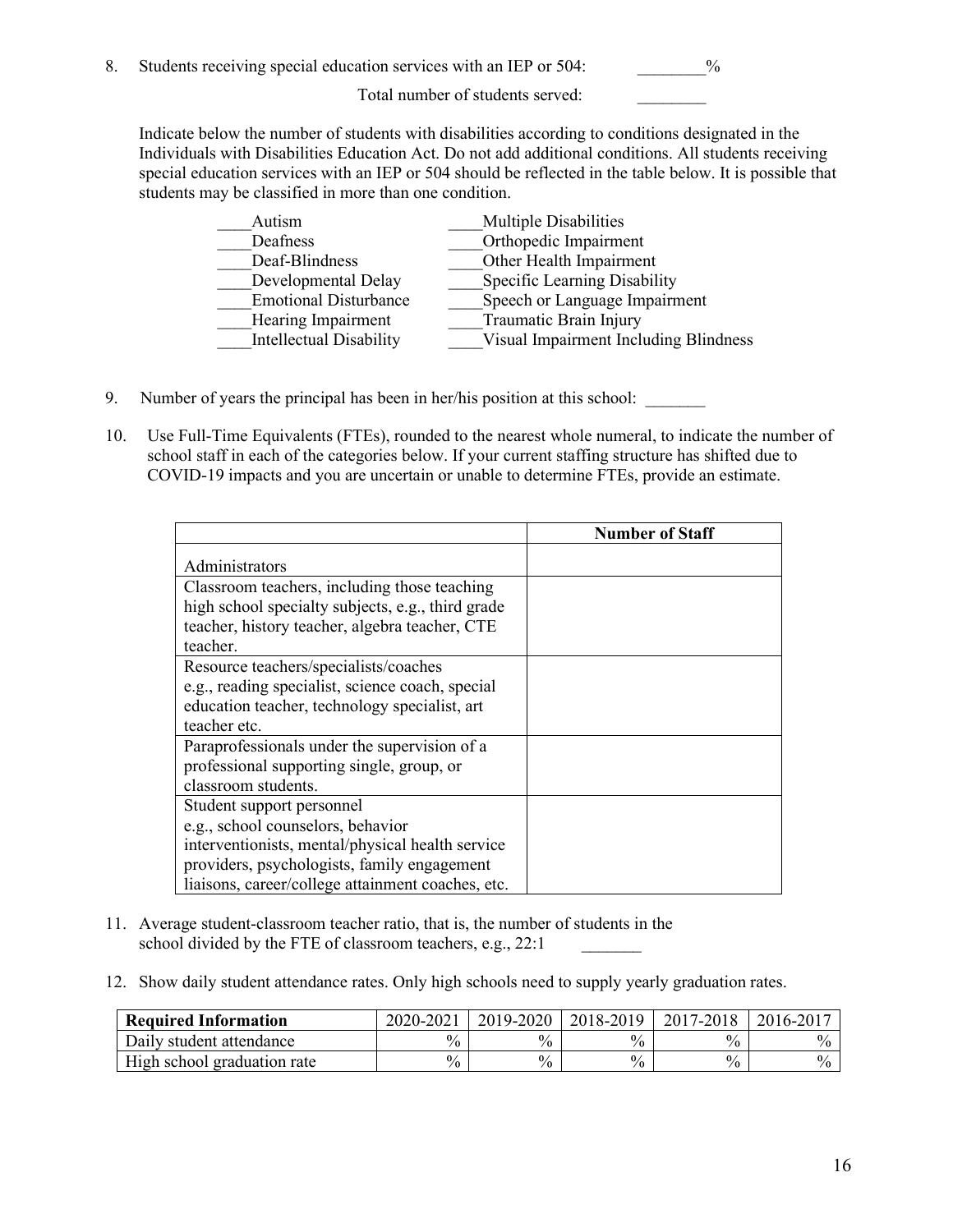#### 13. **For high schools only, that is, schools ending in grade 12 or higher.**

Show percentages to indicate the post-secondary status of students who graduated in Spring 2021.

| <b>Post-Secondary Status</b>                  |               |
|-----------------------------------------------|---------------|
| Graduating class size                         |               |
| Enrolled in a 4-year college or university    | $\%$          |
| Enrolled in a community college               | $\frac{0}{0}$ |
| Enrolled in career/technical training program | $\frac{0}{0}$ |
| Found employment                              | $\frac{0}{0}$ |
| Joined the military or other public service   | $\frac{0}{0}$ |
| Other                                         | $\frac{0}{0}$ |

14. Indicate whether your school has previously received a National Blue Ribbon Schools award. Yes No

If yes, select the year in which your school received the award.

- 15. In a couple of sentences, provide the school's mission or vision statement.
- 16. Provide a URL link to or text of the school's nondiscrimination policy.
- 17. **For public schools only**, if the school is a magnet, charter, or choice school, explain how students are chosen to attend.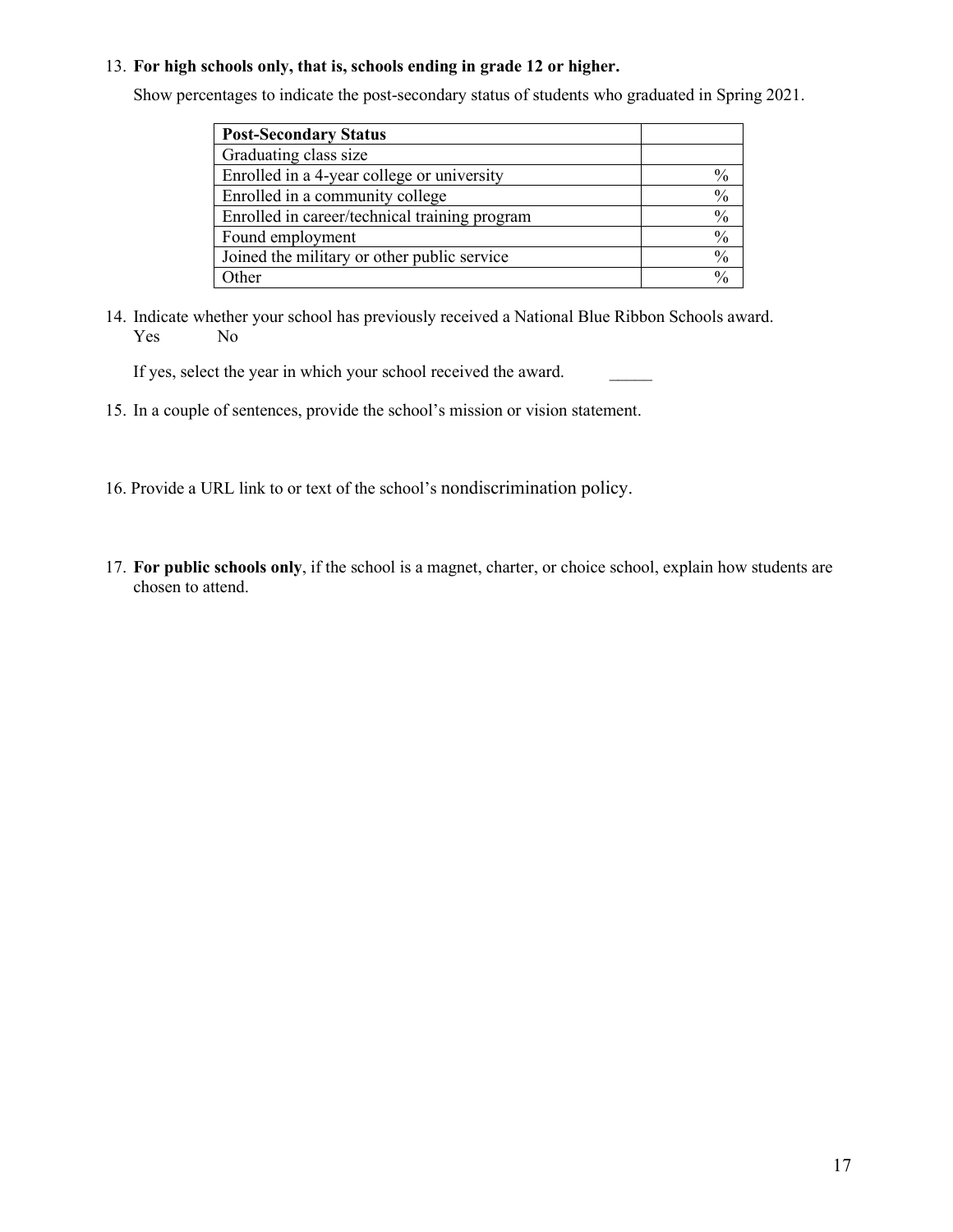# **PART III – SCHOOL OVERVIEW**

In approximately 800 words, provide a narrative snapshot of the school.

Specifically:

- Describe the nature and context of the community, including a description of who the students are and their families. Rather than repeating demographic data provided in Part II, this narrative should help the reader understand the character of your school.
- Describe the key strategies used within the school that have encouraged and challenged all students to develop their full potential academically, emotionally, physically, socially, and culturally. For instance, strategies could include curriculum, programs, initiatives, student and school supports, and leadership.
- Describe any creative or innovative techniques/programs the school has implemented. These techniques/programs could be academic, socio-emotional, cultural, or other, but they should be something that sets the school apart and contributes to its unique character.
- You may also, if you choose, provide a general overview of how your school has adapted during COVID-19 closures and related challenges.
- Additionally, if your school is a previous recipient of the National Blue Ribbon School award within the last ten years, briefly describe how the recognition has been leveraged or served your school and its community.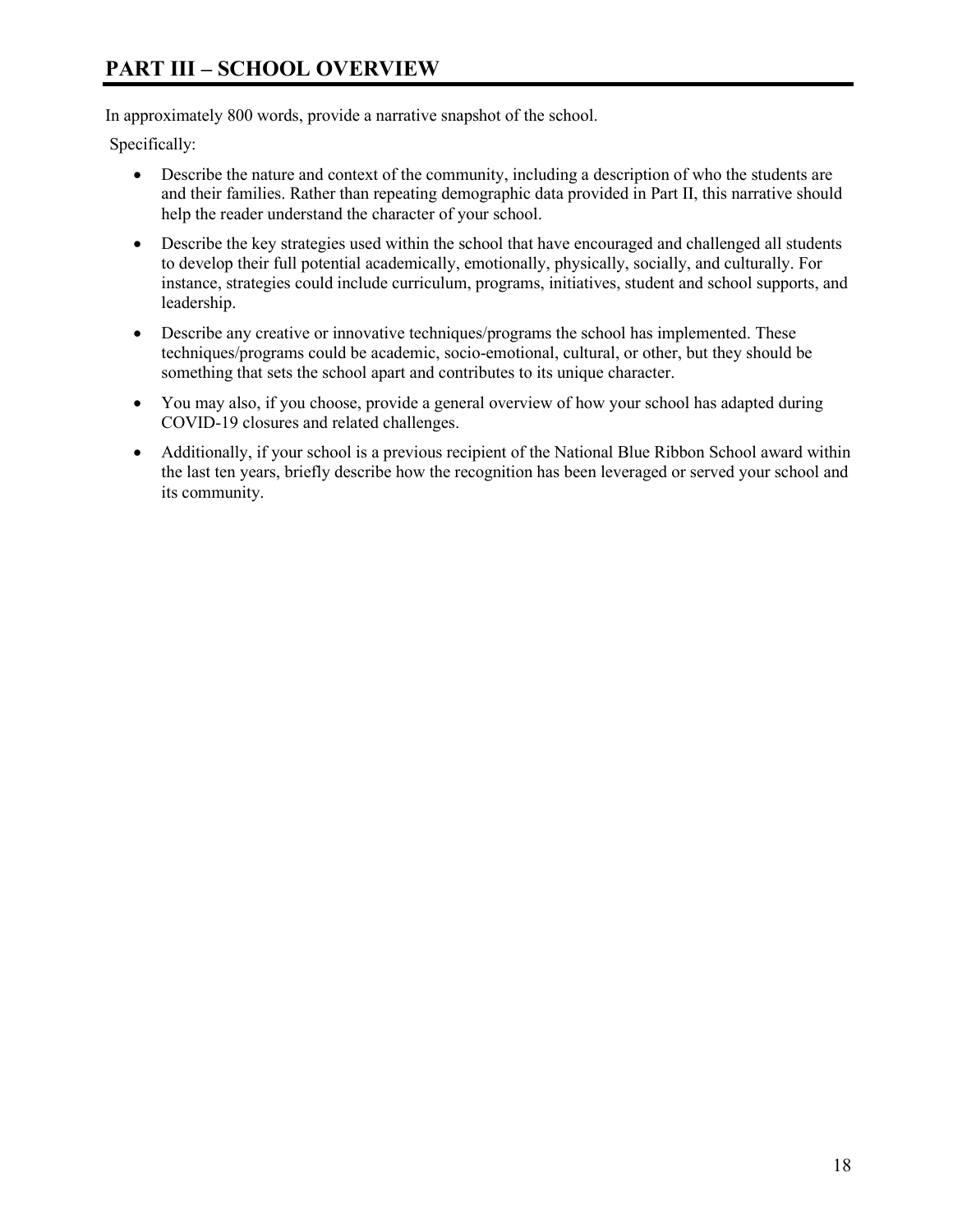- **1. Core Curriculum, Instruction, and Assessment**. Describe the school's core curriculum (e.g., the course content, scope, and sequence), as well as the instructional approaches, and assessments (formative and summative) used across all core areas, including **reading/ELA, mathematics, science, and social studies/history/civic learning**. Responses should:
	- Explain how the learning standards are addressed and why the school chose each curricular approach;
	- Describe any instructional approaches such as tiered instructional process, differentiated instruction, problem-based learning, explicit instruction, technology-based support, etc.;
	- Describe how the school uses formative and summative assessment data to analyze and improve student and school performance, including examples of the types of assessments that are used and how assessment data are used; and
	- If applicable, discuss how the school has adapted its curriculum, instruction, and assessments to deal with the school's current operating schedule. For example, how has instruction been adapted for online learning? Are different techniques used across various grade levels? What do assessments look like now versus in prior years? What lessons or changes have been made since March/April 2020?
	- **1a.** Overall approach, which may include overarching philosophy or approaches common across subject areas (300 words)
	- **1b.** Reading/English language arts curriculum content, instruction, and assessment (500 words)
	- **1c.** Mathematics curriculum content, instruction, and assessment (500 words)
	- **1d.** Science curriculum content, instruction, and assessment (300 words)
	- **1e**. Social studies/history/civic learning curriculum content, instruction, and assessment (300 words)
	- **1f. For secondary schools:** In approximately 300 words, describe how the curriculum supports college and career readiness (e.g., dual credit courses, college prep classes, Career Technical Education (CTE), apprenticeship or pre-apprenticeship opportunities, industry-recognized credentials). This may also include student leadership, community and civic responsibilities, entrepreneurship skills, or work-based learning opportunities that align with essential or emerging careers. If a school does not have secondary grades, this section should be left blank.
	- **1g. For schools that offer preschool for three- and/or four-year old students:** In approximately 300 words describe:
		- 1. the core curriculum areas provided;
		- 2. the alignment of early childhood and K-Grade 3 academic standards; and
		- 3. any indicators of the impact of early education on school readiness and success in the primary grades.
- **2. Other Curriculum Areas**: In approximately 500 words, describe the school's other curriculum areas, including how they support students' acquisition of essential skills and knowledge, which grades participate, and how often. If applicable, discuss how the school has adapted these curriculum areas to deal with the school's current operating schedule. Responses should address:
	- 1. arts (visual and/or performing);
	- 2. physical education/health/nutrition;
	- 3. foreign language(s), if offered
	- 4. technology/library/media; and
	- 5. any other curriculum programs, such as character building or career/life-skills (e.g. finance, health sciences, robotics, manufacturing, architecture, biotechnology, cybersecurity, etc.) that are offered to the general student population.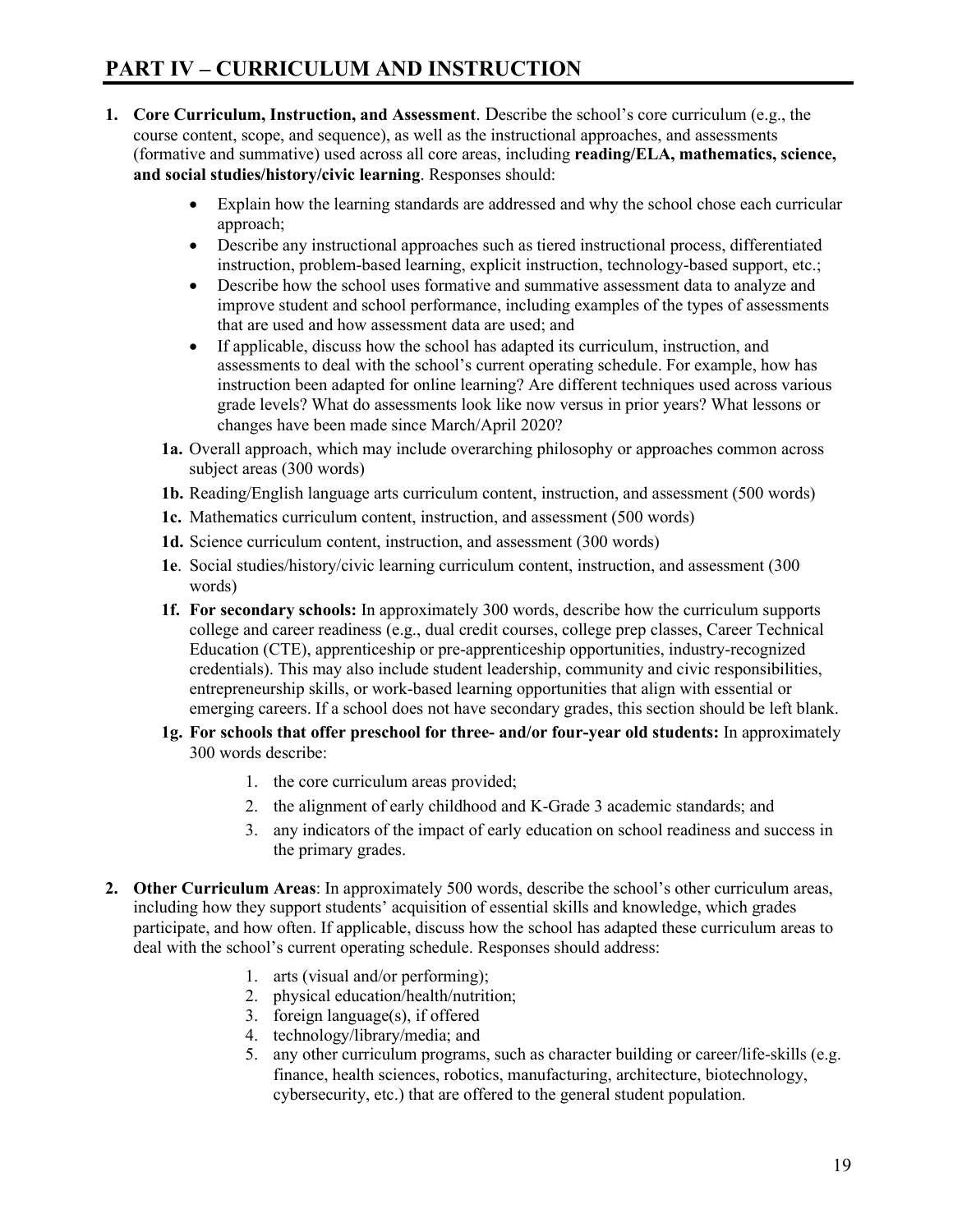- **3. Academic Supports**: Describe how the school tailors instruction, interventions, and assessments to meet the diverse and individual needs of various student populations, providing examples when possible. If there is an achievement gap of 10 or more percentage points between the test scores of all students and the test scores of any subgroup, describe what the school is doing to close this achievement gap. Responses should address:
	- **3a.** Students performing below grade level (300 words)
	- **3b.** Students performing above grade level (300 words)
	- **3c.** Special education (300 words)
	- **3d.** English Language Learners, if a special program or intervention is offered (300 words)
	- **3e.** Other populations (e.g., migrant, homeless), if a special program or intervention is offered (300 words)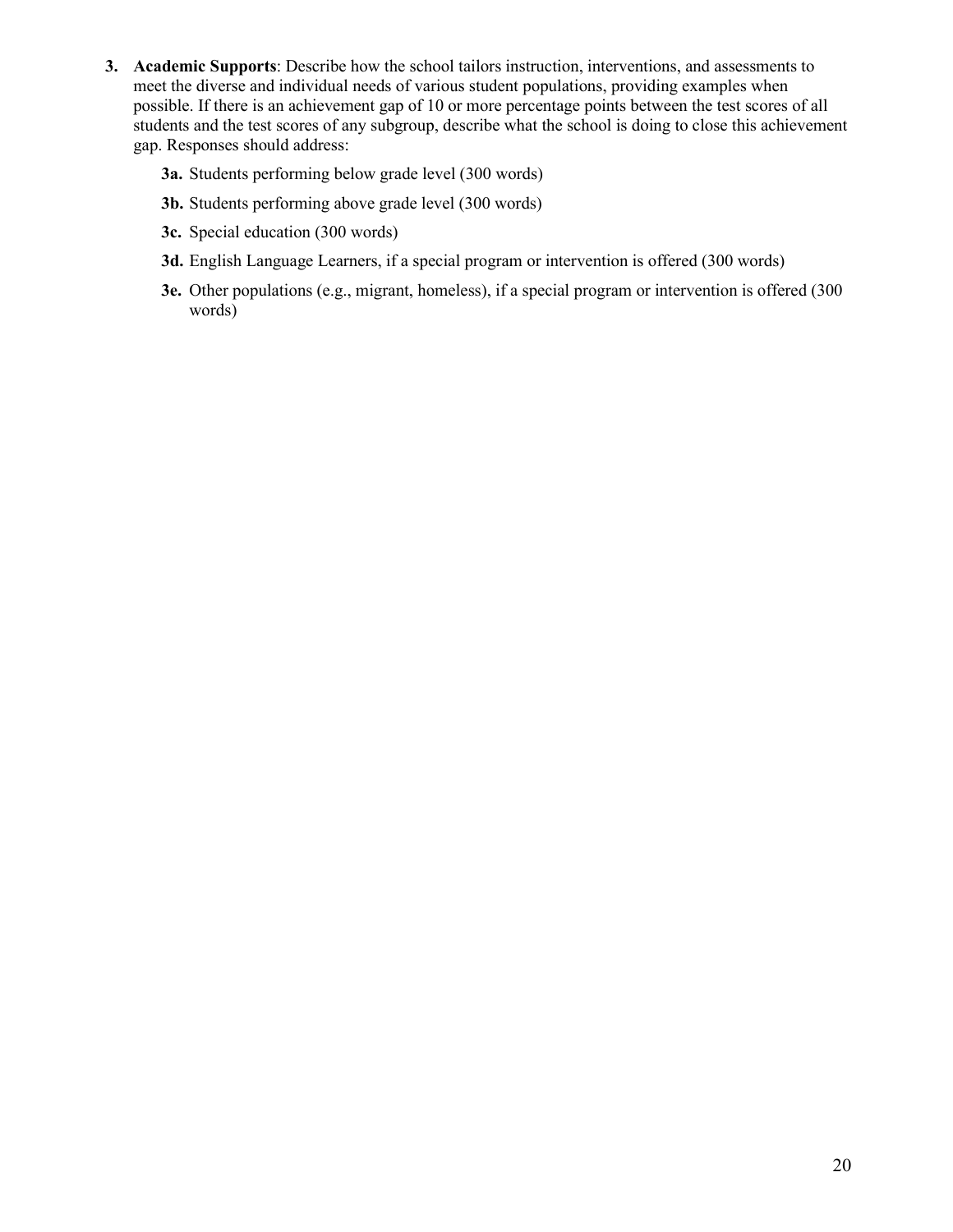- **1. Engaging Students:** In approximately 400 words, describe how your school continues to engage, motivate**,** and provide students with a positive environment that supports their academic, social, and emotional growth, and college and career readiness development. Include details about adaptations or strategies used to maintain student engagement during school closures/remote learning.
- **2. Engaging Families and Community, including Business and Industry Partners/Mentors**: In approximately 400 words, describe the strategies the school has found most successful in working with family and community members for student success and school improvement. What, if any, community partnerships have been formed to address student and/or family needs? Community can include nonprofits, institutes of higher education, and businesses and industry partners, etc.
- **3. Creating Professional Culture:** In approximately 400 words, describe how your school creates an environment where teachers feel valued and supported, particularly during a transition to distance learning or to a hybrid model of education. This should include, but should not be limited to, the school's professional development approach and its impact on the capacity of teachers and administrators. What, if any, additional supports have been provided to teachers and other school staff?
- **4. School Leadership:** In approximately 400 words, describe the leadership philosophy and structure in the school, along with the roles of the principal, other school leaders, and stakeholders. Illustrate, through examples, how the school's leadership ensures that policies, programs, relationships, and resources focus on student achievement. How have administrative roles needed to shift or adapt? **Please refer to school leaders by their roles, rather than by their names.**
- **5. Culturally Responsive Teaching and Learning.** In approximately 400 words, describe how your school addresses the diverse needs and backgrounds of students, families, and staff. What steps are taken to ensure equity, cultural awareness, and respect in the classroom and the school? How, if at all, does the school address current events and/or social movements that may have a direct impact on students, their families, and their communities? What, if any, supports are provided to students, staff, and/or families?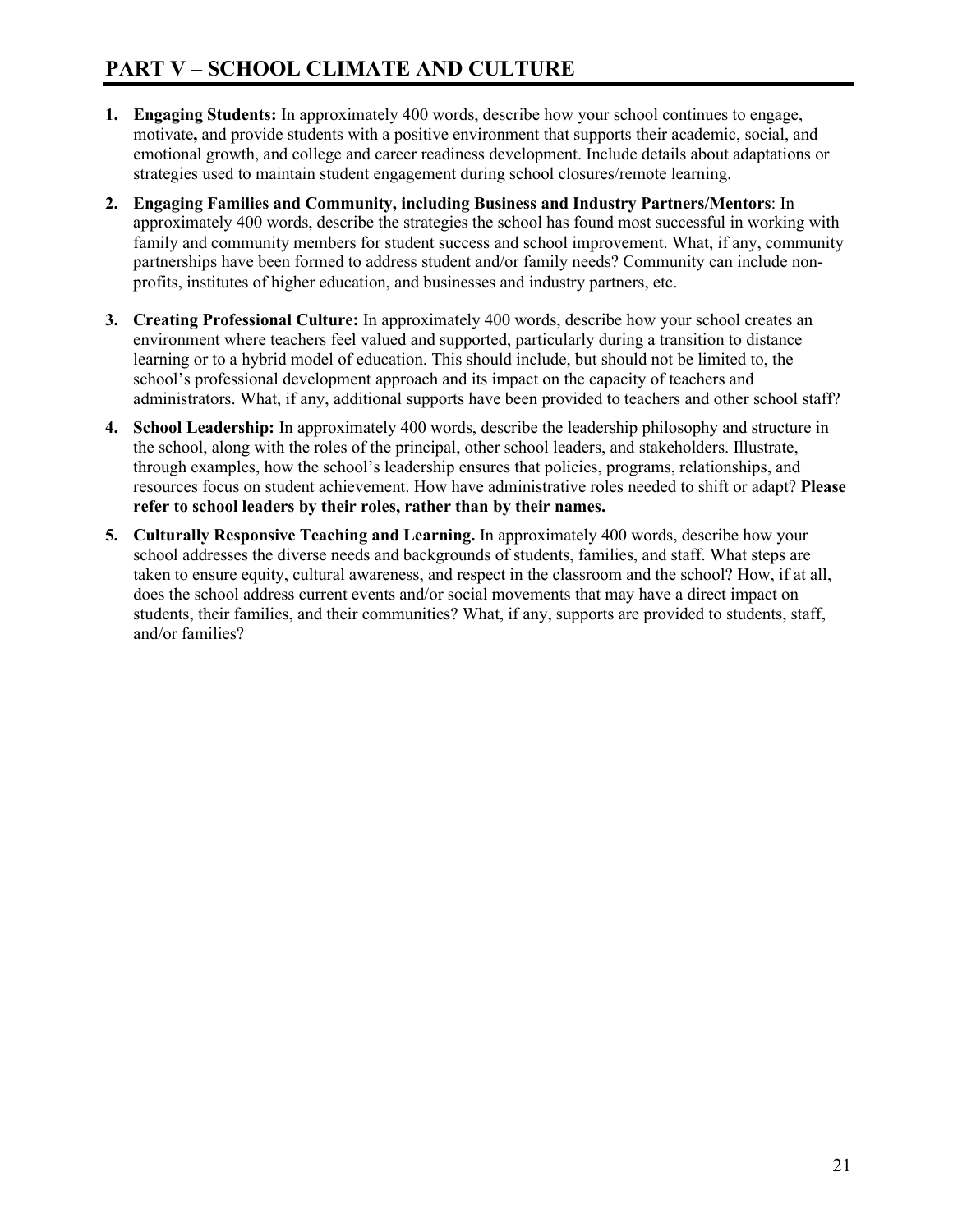National Blue Ribbon Schools are held up as educational models, and as such are often called upon to explain what makes them so successful. While excellent schools employ multiple strategies, please describe, in approximately 400 words, the **ONE** practice—whether academic, assessment related, or socio-emotional—that has been the **most instrumental** to the school's success.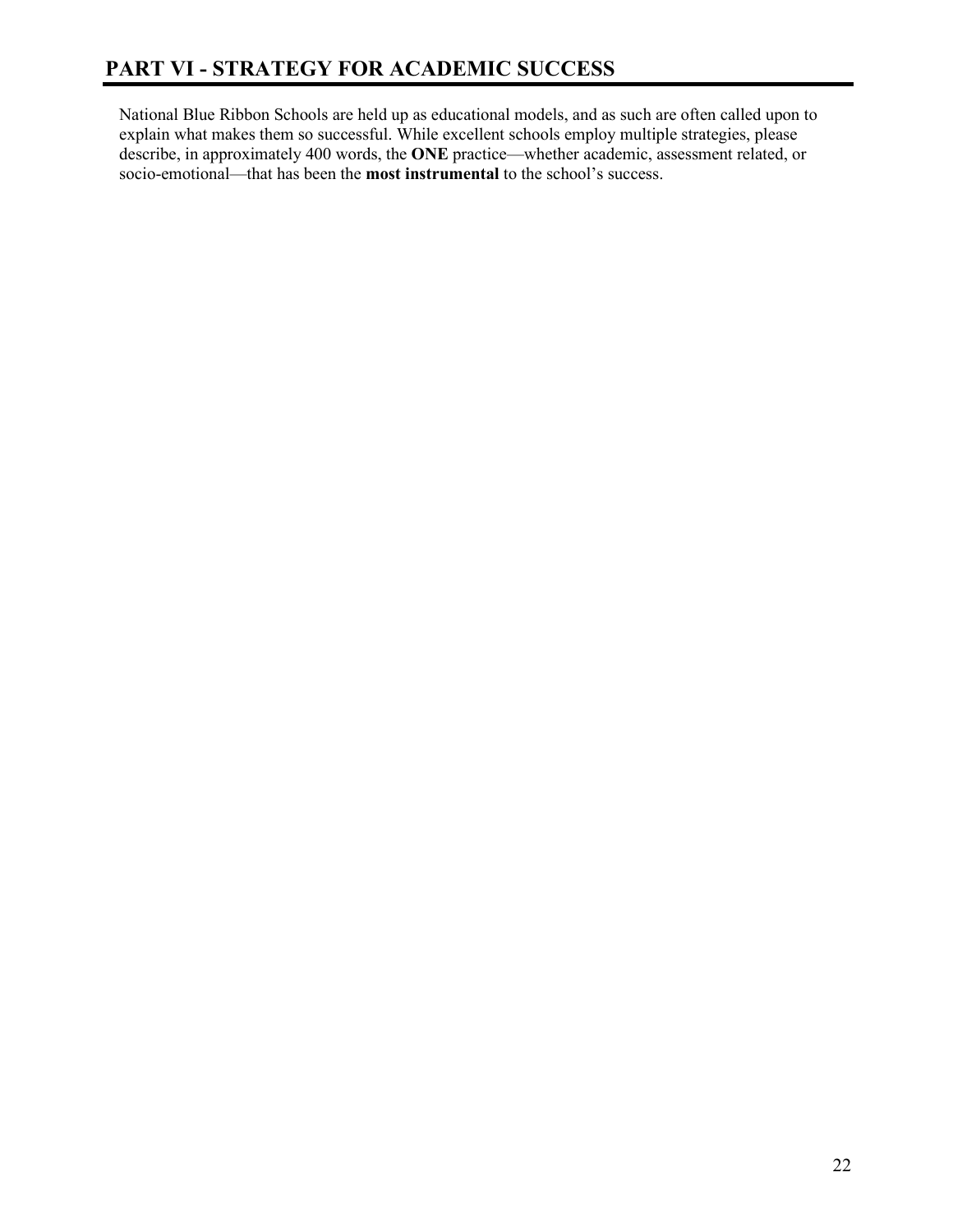# **PART VII - NON-PUBLIC SCHOOL INFORMATION**

| 1. | Non-public school association(s):                                                                                                 |               |     |  |  |  |
|----|-----------------------------------------------------------------------------------------------------------------------------------|---------------|-----|--|--|--|
|    | Identify the religious or independent associations, if any, to which the school belongs. Select the<br>primary association first. |               |     |  |  |  |
|    | 2. Does the school have nonprofit, tax-exempt $(501(c)(3))$ status?                                                               | Yes           | No. |  |  |  |
|    | 3. What is the educational cost per student?<br>(School budget divided by enrollment)                                             |               |     |  |  |  |
|    | 4. What is the average financial aid per student?<br>(Total amount of financial aid divided by number of students receiving aid.) |               |     |  |  |  |
| 5. | What percentage of the annual budget is devoted to<br>scholarship assistance and/or tuition reduction?                            | $\frac{0}{0}$ |     |  |  |  |
| 6. | What percentage of the student body receives<br>scholarship assistance, including tuition reduction?                              | $\frac{0}{0}$ |     |  |  |  |

 $\overline{\phantom{a}}$